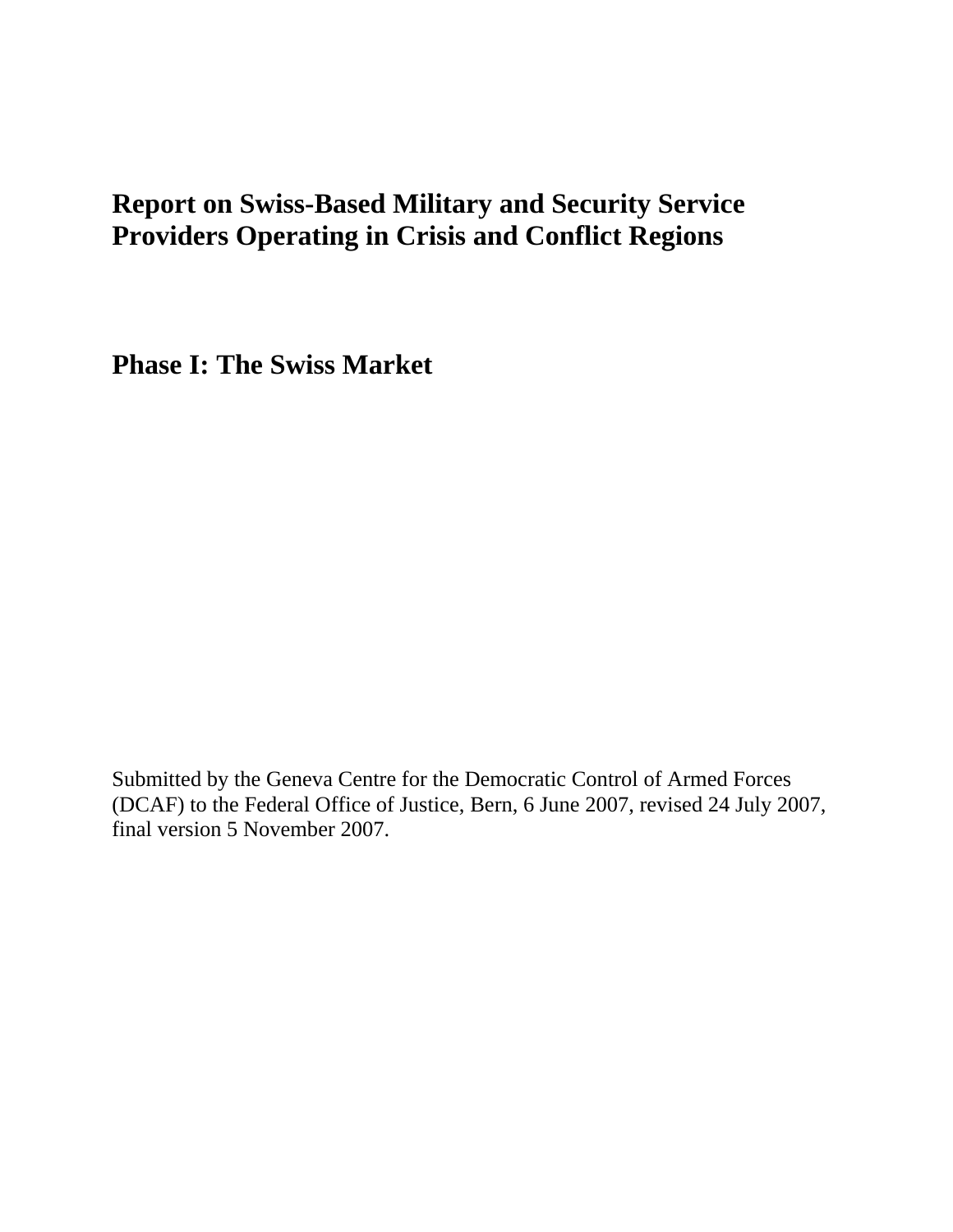| <b>CONTENTS</b> |
|-----------------|
|-----------------|

| <b>SWISS-BASED PRIVATE SECURITY COMPANIES LIKELY TO OPERATE IN</b> |  |
|--------------------------------------------------------------------|--|
|                                                                    |  |
|                                                                    |  |
|                                                                    |  |
|                                                                    |  |
|                                                                    |  |
|                                                                    |  |
|                                                                    |  |
|                                                                    |  |
|                                                                    |  |
|                                                                    |  |
|                                                                    |  |
|                                                                    |  |
|                                                                    |  |
|                                                                    |  |
|                                                                    |  |
|                                                                    |  |
|                                                                    |  |
|                                                                    |  |
|                                                                    |  |
|                                                                    |  |
|                                                                    |  |
|                                                                    |  |
|                                                                    |  |
|                                                                    |  |
|                                                                    |  |
|                                                                    |  |
|                                                                    |  |
|                                                                    |  |
|                                                                    |  |
|                                                                    |  |
|                                                                    |  |
| SWISS-BASED NGOs AND IOS WORKING IN ZONES OF CRISIS OR CONFLICT21  |  |
|                                                                    |  |
|                                                                    |  |
|                                                                    |  |
|                                                                    |  |
|                                                                    |  |
|                                                                    |  |
|                                                                    |  |
|                                                                    |  |
|                                                                    |  |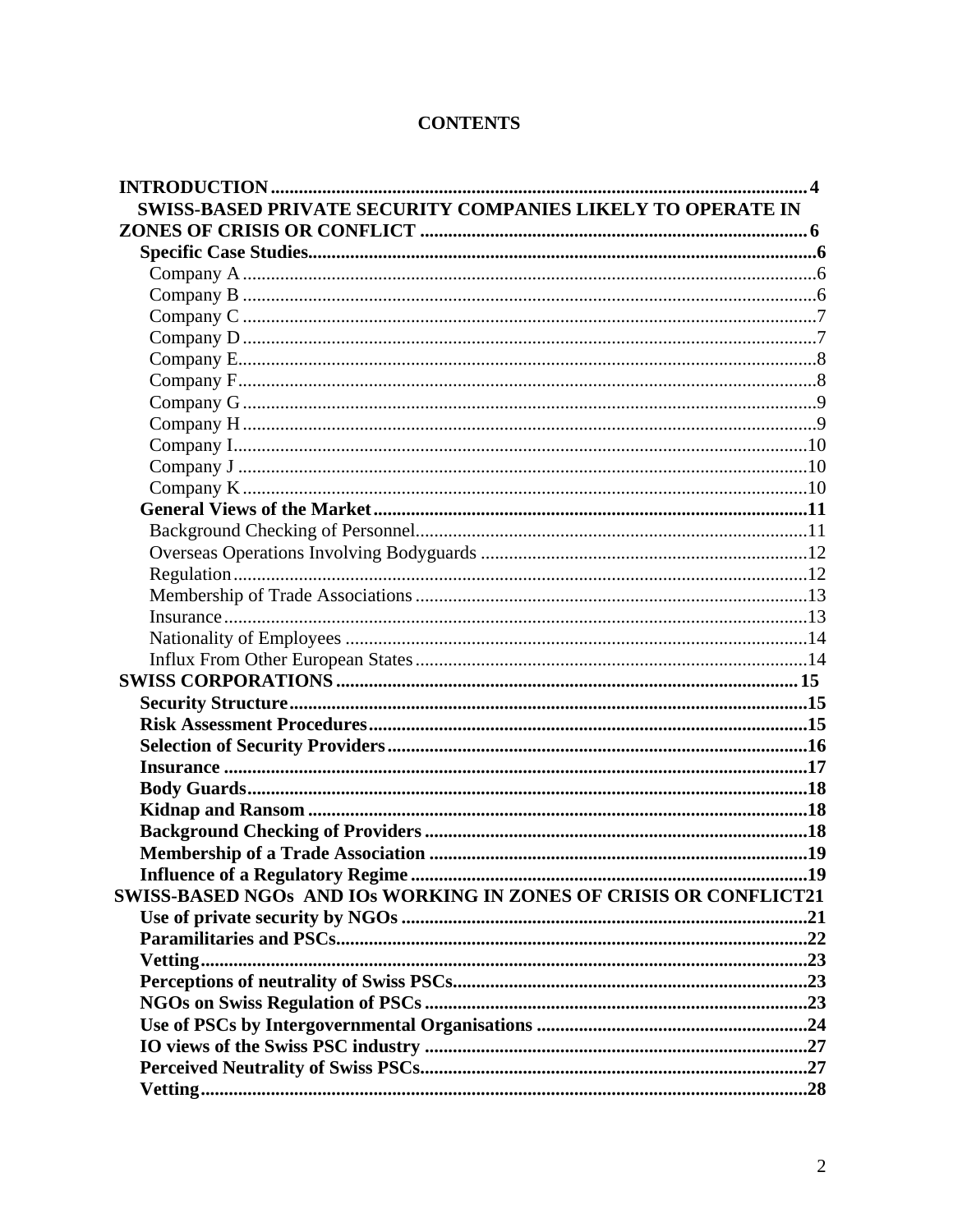| .28 |
|-----|
|     |
|     |
|     |
|     |
|     |
|     |
|     |
|     |
|     |
|     |
|     |
|     |
|     |
|     |
|     |
|     |
|     |
|     |
|     |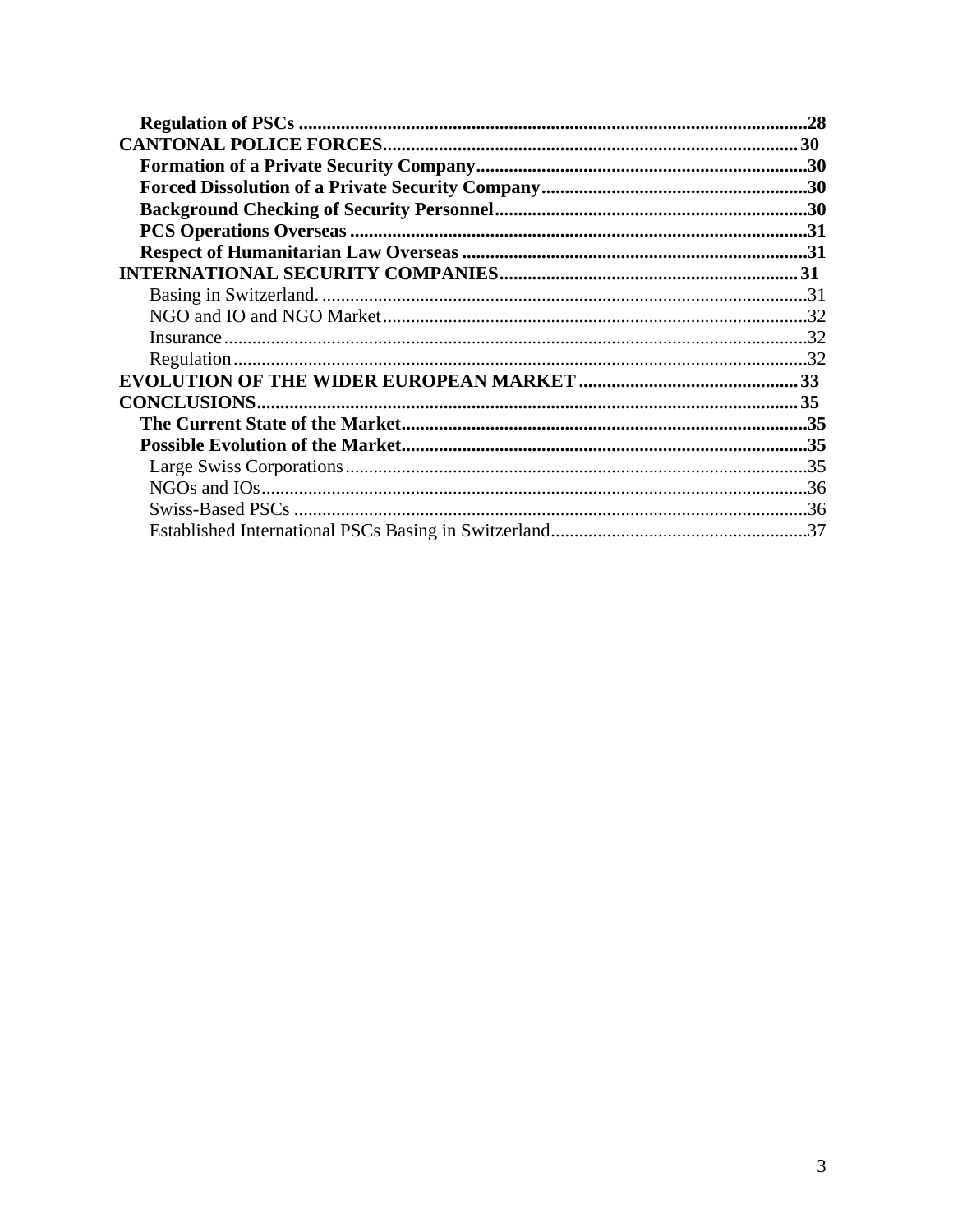## <span id="page-3-0"></span>**INTRODUCTION**

The study was undertaken by  $DCAF<sup>1</sup>$  $DCAF<sup>1</sup>$  $DCAF<sup>1</sup>$  in accordance with the mandate given by the Swiss Federal Office of Justice<sup>[2](#page-3-2)</sup> which followed the report of the Federal Council on private security and military companies.<sup>[3](#page-3-3)</sup> The scope of this first phase of the study was to collect information on private military and security companies operating in zones of crisis or conflict and having a link with Switzerland, and to determine how evolutions in the market might affect Switzerland.

In this respect, a company 'having a link with Switzerland' was defined as a company either based in Switzerland, working for Swiss-based clients, recruiting or training personnel in Switzerland, or operating as an intermediary for such a contract. A 'zone of crisis or conflict' was taken to mean a zone where the authority of the state is weak or where conditions of war or civil war reign. Soon after work commenced on the project it became clear that there are few security companies with links to Switzerland working in zones of crisis or conflict as defined and that the use of the phrase 'zones of crisis or conflict' has negative connotations that may have inclined some firms to deny that the research applied to them. It was felt that limiting the study to the definition provided would restrict the number of respondents to such an extent that reliable conclusions could not be drawn. Accordingly, the definition of information to be collected was broadened to encompass companies operating beyond Western Europe and North America.

The contract for the study was signed on 28 December 2006 and work started at DCAF in January 2007. An interim progress report was submitted on 2 May and this report was submitted on 6 June 2007, with subsequent revisions in response to feedback and reviews received from the Interdepartmental Working Group

The research team decided to interview as many of the following actors as possible:

Those Swiss private security companies that have conducted operations overseas or that have attempted to offer their services for overseas work. These firms were interviewed with a view to learning how they operate, the extent of the current market and how they expect it to evolve. Also interviewed were firms offering security training for individuals looking to operate as private contractors overseas and in high-risk zones.

Large Swiss-based companies that operate overseas and might be expected to use private security companies. It was felt that these companies could represent a powerful force driving the market and that a close understanding of how they make decisions about security provision would provide a good understanding of current and possible future markets.

 $\overline{a}$ 

<span id="page-3-1"></span><sup>&</sup>lt;sup>1</sup> The DCAF team was headed by Marina Caparini, Senior Fellow, Research Division, supported with research assistance by George Franklin and Suying Lai. Additional assistance was provided by Stefan Imobergsteg and Annelyse Lecompte.

<span id="page-3-2"></span> $2^2$  The governing documents being the contract signed between FOJ and DCAF, signed 28 December 2006 and the Plan directeur of 14 December 2006.

<span id="page-3-3"></span> $3$  Rapport du 2 décembre 2005, FF 2006, 631 ss.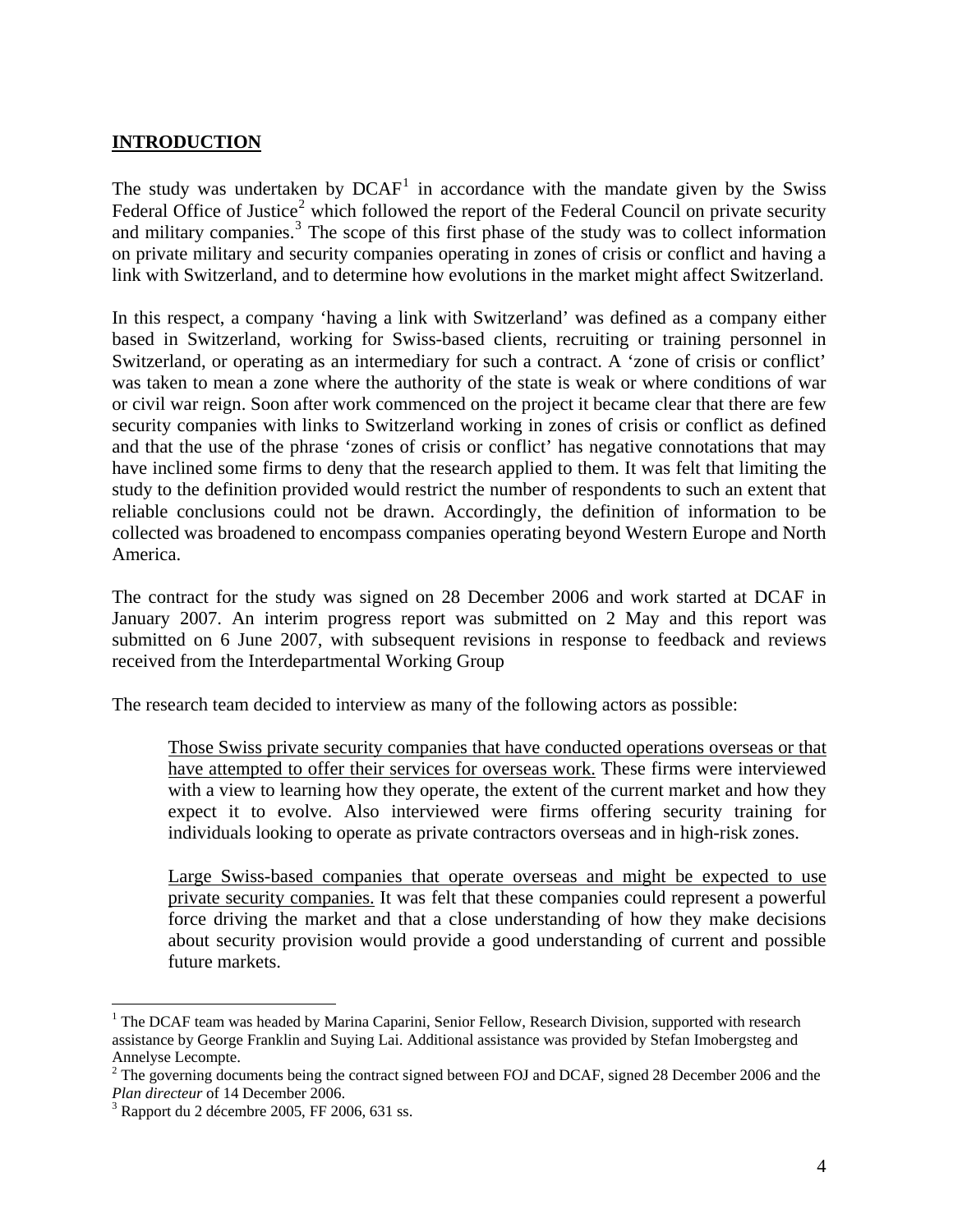Non-governmental organisations (NGOs) operating in conflict zones and other high risk areas. While a very diverse group in terms of activities, resources and approaches to private security, the increasing incidence of attacks on NGOs in their fields of operations has fuelled belief that they constitute a growing pool of clients for private security firms.

Intergovernmental organisations (IOs) with bases in Switzerland and operating in conflict zones. Although IOs typically maintain their own security divisions headed by professional security managers, it was felt that they might constitute a potential growth area in the Swiss market due to the increasing tendency to outsource certain functions. We sought to understand their policies with respect to security provision, more specifically whether and how they outsource security in field missions.

Non-Swiss-based multinational private security companies. These organisations, the bulk of which are based in the US or the UK, represent a large part of the market in international security provision and it was thought that they would be able to give insights into the desirability of Switzerland as an operating base. One such company was interviewed because it is already well established in the Swiss market and was cited by several interview subjects as having been used by them in the past.

Swiss-based insurance companies. The *plan directeur* specified the role of the insurance industry in the security market as an area of study and two insurers were interviewed. Additional views were solicited from potential clients of insurers and from private security providers.

Fiduciary agents. One fiduciary agent was interviewed in order to determine the ways in which an international security provider might establish a presence in Switzerland.

Cantonal police services. A questionnaire was sent to all cantonal police services to determine the current regulations with respect to private security companies as well as to determine the extent to which cantonal police forces believe that they have a remit to interest themselves in the overseas activities of private security companies that are based in their cantons.

Comprehensive lists were drawn up of potential interview subjects from all of the above categories, and the research team sought to acquire as high a response rate as possible. It should be noted that a number of the commercial clients, without actually refusing to be interviewed, so consistently refused to answer calls or return messages that they can be considered to have declined an interview. In the interest of maintaining the confidentiality of those who participated in the interviews, this report does not identify any subject by name or affiliation.

The first section of this report will discuss characteristics of the private security companies which were interviewed, explaining the extent of their overseas operations and how these operations may evolve in the future. The second will discuss the policies of Swiss-based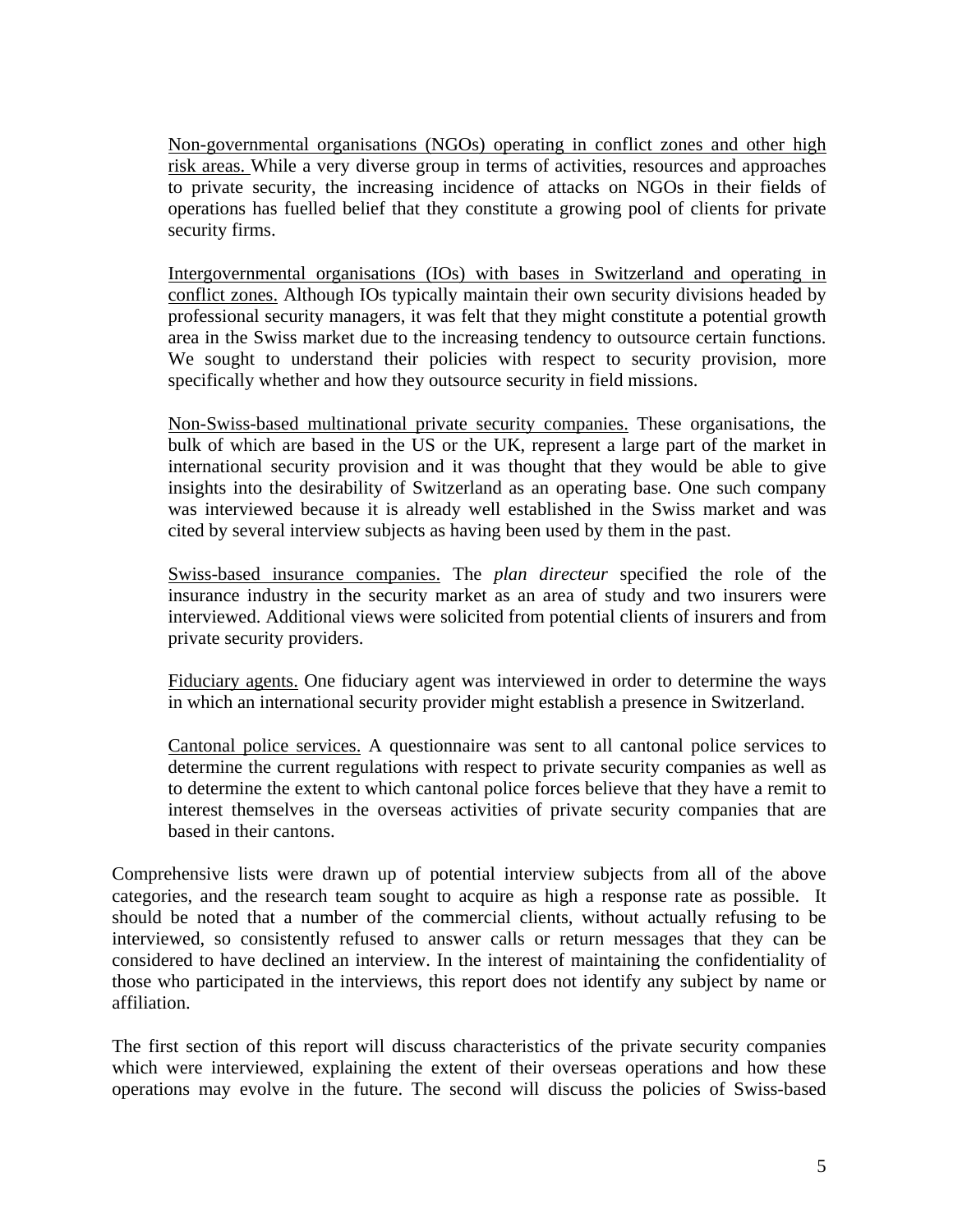<span id="page-5-0"></span>corporations, NGOs and IOs with respect to security provision. In the third section the views of the various cantonal police forces will be laid out, and in the following section the results of the only interview with a non-Swiss-based security company will be discussed. In the conclusion we will sum up the current state of the Swiss market for commercial security provision abroad, particularly in conflict zones, and how we expect it to evolve.

All interviews were conducted with the assurance of respecting the confidentiality of respondents and the organisations on whose behalf they spoke. Sometimes detailed information was provided in the course of interviews, including commercially sensitive information or information concerning security arrangements or procedures. Accordingly, much care has been taken in this report to not include information that might inadvertently reveal the identity of respondents or their organisations, or otherwise compromise their confidentiality.

## **SWISS-BASED PRIVATE SECURITY COMPANIES LIKELY TO OPERATE IN ZONES OF CRISIS OR CONFLICT**

The first part of this section will discuss the specific experiences of those companies that have worked, or seek to work, beyond Western Europe and North America. The second part will form a thematic analysis on the views of the companies interviewed concerning such subjects as regulation and insurance. Twenty-three private security firms based in Switzerland or having a link with Switzerland were contacted for interviews, of which twelve agreed to be interviewed by telephone or in-person.

#### **Specific Case Studies**

#### Company A

Company A employs several hundred people and offers protection of fixed installations, patrolling services and event security as well as some armed close protection work. They do not currently operate beyond Switzerland.

#### Company B

Company B is a small firm that provides personal protection services mainly to high net worth individuals, corporations and other prominent actors. Company B uses a wide network of partners and associates hired on a freelance basis to fulfil its contracts, more than half of which are reported to be overseas, including work in zones of crisis or conflict. The respondent from Company B made it clear that ability to perform was the principal criterion when deciding whether to engage a particular individual and that past misconduct is not a factor that he takes into account unless it indicates some level of instability in the individual. Company B is interesting in that it represents a model of a Swiss company operating overseas, beyond Swiss regulation, that is not fussy either about whom it employs or for whom it works, that could potentially do harm to Switzerland's reputation.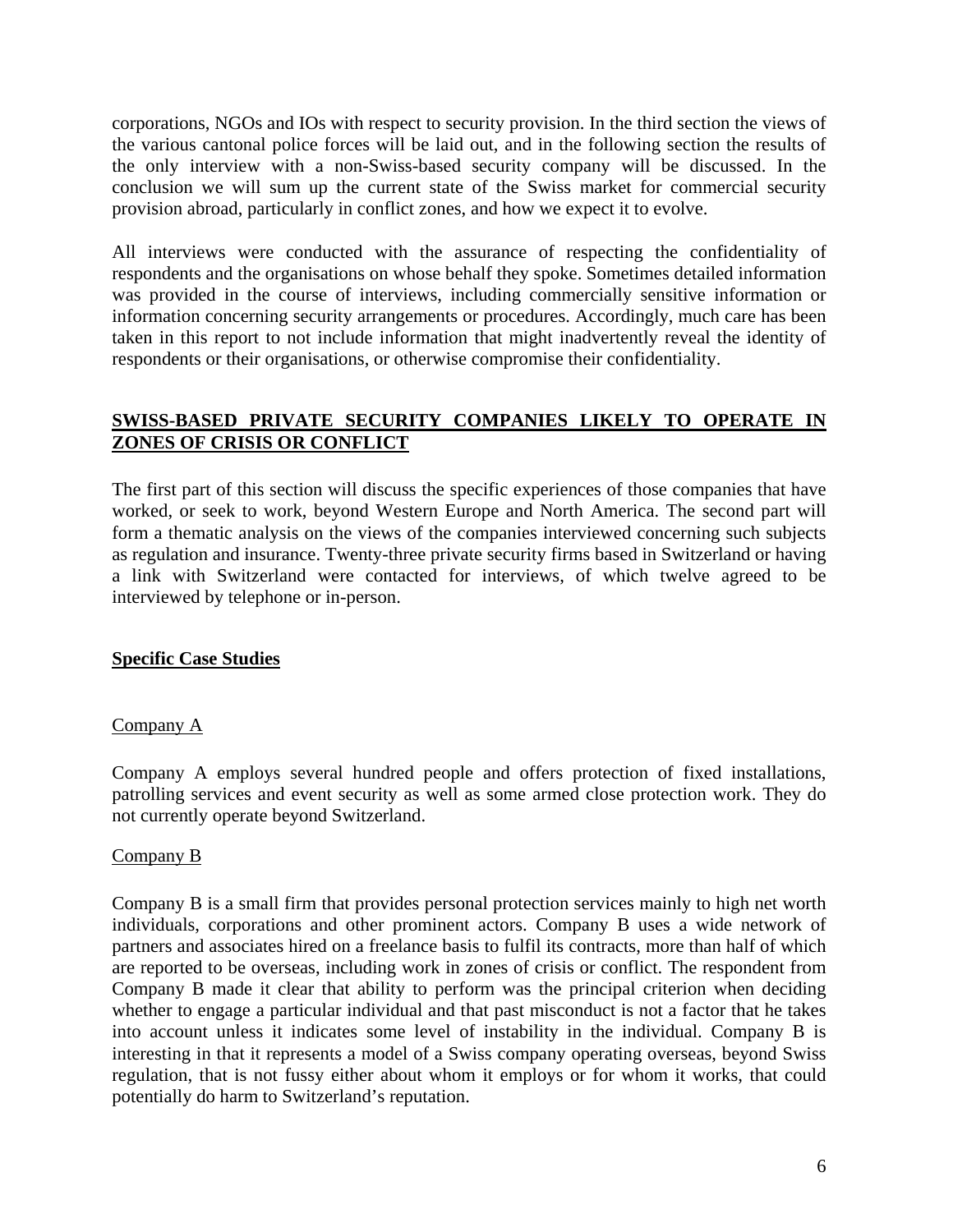## <span id="page-6-0"></span>Company C

This company is Swiss-based with a branch in a neighbouring country, and counts some 30 employees, the majority of whom work in Switzerland. Employees will go abroad for missions as required by the client. The nature of its work appears to be largely close protection, mostly for high net worth individuals and occasional corporate clients. Company C does not have any NGO clients. When operating overseas (which appears to be required infrequently, for example in Africa and South America), Company C may engage local firms or individuals, but only to provide local knowledge and contacts; the actual protection role is always carried out by Company C employees. The firm also offers some training courses in close protection. In contrast to Company H below, the representative of Company C commented that there was no police or government oversight of students who enrolled in its courses. Essentially, if the foreigner can obtain a Swiss visa he can apply to be trained, and the decision whether or not to provide training is left to the company.

#### Company D

Company D employs around 50 people to offer installation, protection, patrol and personal protection services in Switzerland. Company D has put some effort into developing an overseas business but have been forced to abandon these efforts.

In 2005 Company D engaged a former military officer from a Western state who had extensive experience in the security and close protection field and who had a number of overseas contacts who would, it was hoped, enable Company D to expand into overseas markets. There were no geographical limitations, though they were looking in the first instance at the Middle East, Africa and South America. They did not intend to undertake any work in countries that were considered to be at high risk, such as Iraq or, possibly, Afghanistan. They targeted NGOs, diplomatic missions and major corporations as potential clients and proposed services including close protection, convoy protection and installation security. Mindful of the fact that many NGOs, in particular, wish to promote capacity in the host country, Company D's business model was based around inserting security managers in the country to train local operatives and, eventually, to hand over a running local security infrastructure to the client. The project was not a success and by mid-2006 was abandoned.

The company derived several insights from the experience. First, the majority of NGOs and large corporations see security as a local function and prefer to leave their in-country representatives to hire local companies. In some circumstances local representatives might be authorised to contract with international providers. Generally, commercial approaches to headquarters in Switzerland will not succeed.

The interviewee was sceptical about the real brand value provided by Swiss nationality. He was unable to provide concrete evidence, but his feeling was that the fact of being Swiss was not as helpful as he had hoped.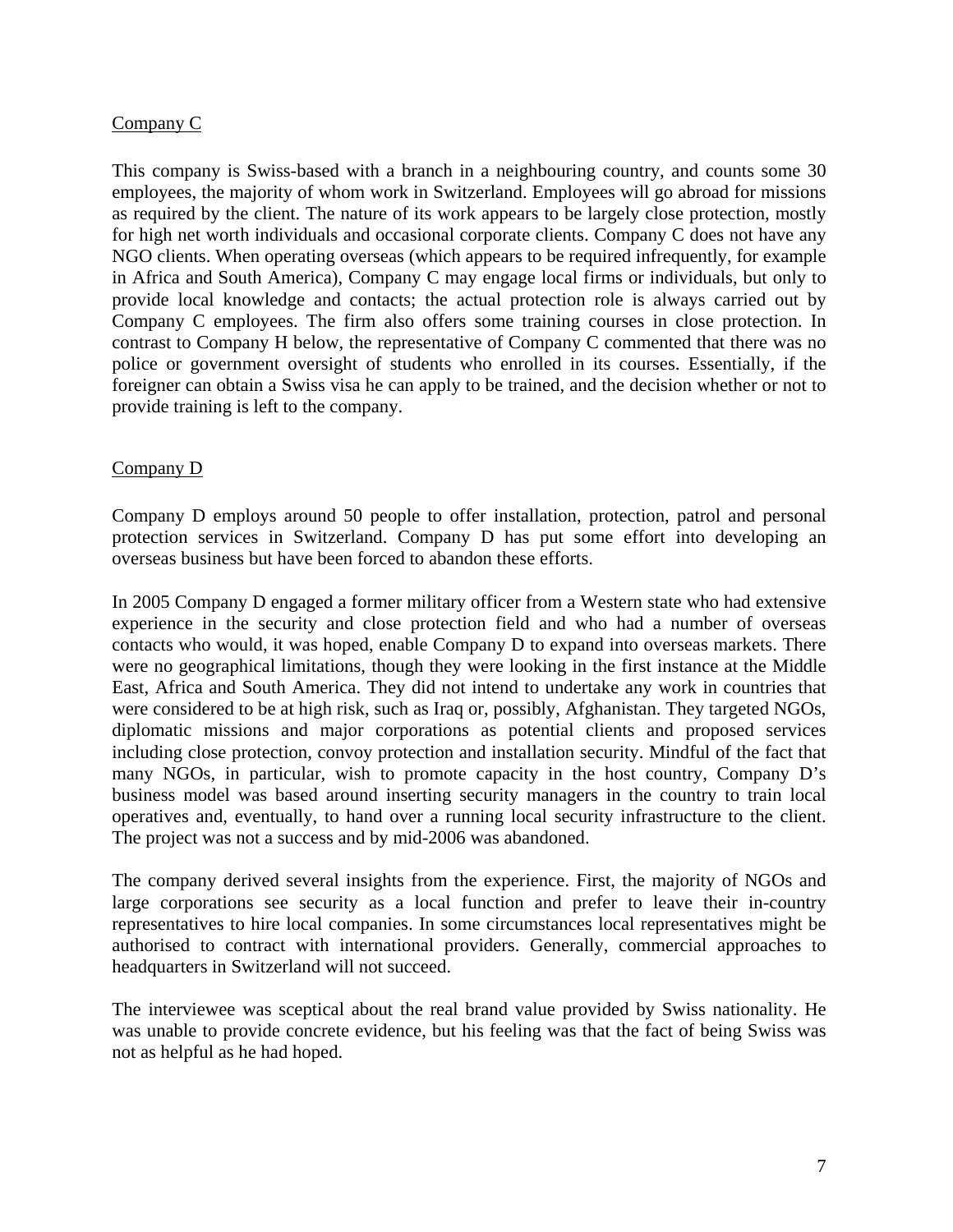<span id="page-7-0"></span>Company D had also attempted to establish a training academy aimed mainly at private security personnel in a state in the Middle East. This appeared to be a viable proposition but collapsed because of commercial differences with their in-country partner. The company is not at this stage big enough to consider buying out an overseas security company, but the interviewee thought that this might in due course be an avenue that would be worth pursuing. The model that they would pursue would be a partnership with local security companies, whose capacities they would hope to enhance through provision of Swiss/European expertise in management and security operations.

## Company E

Company E is registered in the EU but has an office in Switzerland, working principally to provide financial services and business development advice to an extractive resource industry. During the course of a project in the Middle East the manager of Company E became acquainted with a U.S.-based, foreign-owned security company that is well embedded in the Iraqi market, and Company E now acts as its agent in Switzerland. The relationship between Company E and the partner security firm is based on mutual interests in cooperation. The Swiss-based manager of Company E provides financial and other advice to the partner firm on ventures in the resource sector, an important component of which is security. Company E maintains a 'presence' in Iraq by operating from within the partner firm's compound there. The partner firm seeks to diversify its business and seek opportunities in the NGO/IO community through its link with Company E in Switzerland.

#### Company F

Company F is a young Swiss based company. They offer guarding, close protection and patrol services and regard dog work as being one of their areas of expertise.

They have an ongoing contract in an Eastern European country for training of government agencies in security work, particularly in dog handling. They report that the cantonal police have been kept informed of the progress of this contract, but have not provided any particular support.

Company F is currently negotiating a contract to train security trainers in the government service of a central African state. The areas covered will be basic guarding and defensive security, including dog work. The contract is in the early stages of negotiation, so the Swiss authorities have not yet been informed, but the interviewees were very clear that they would not undertake such a contract without first informing the federal authorities.

This company is of interest to the study in that they have clear overseas ambitions but only in training, rather than security operations, and they have a clear policy of keeping the Swiss authorities informed of their activities.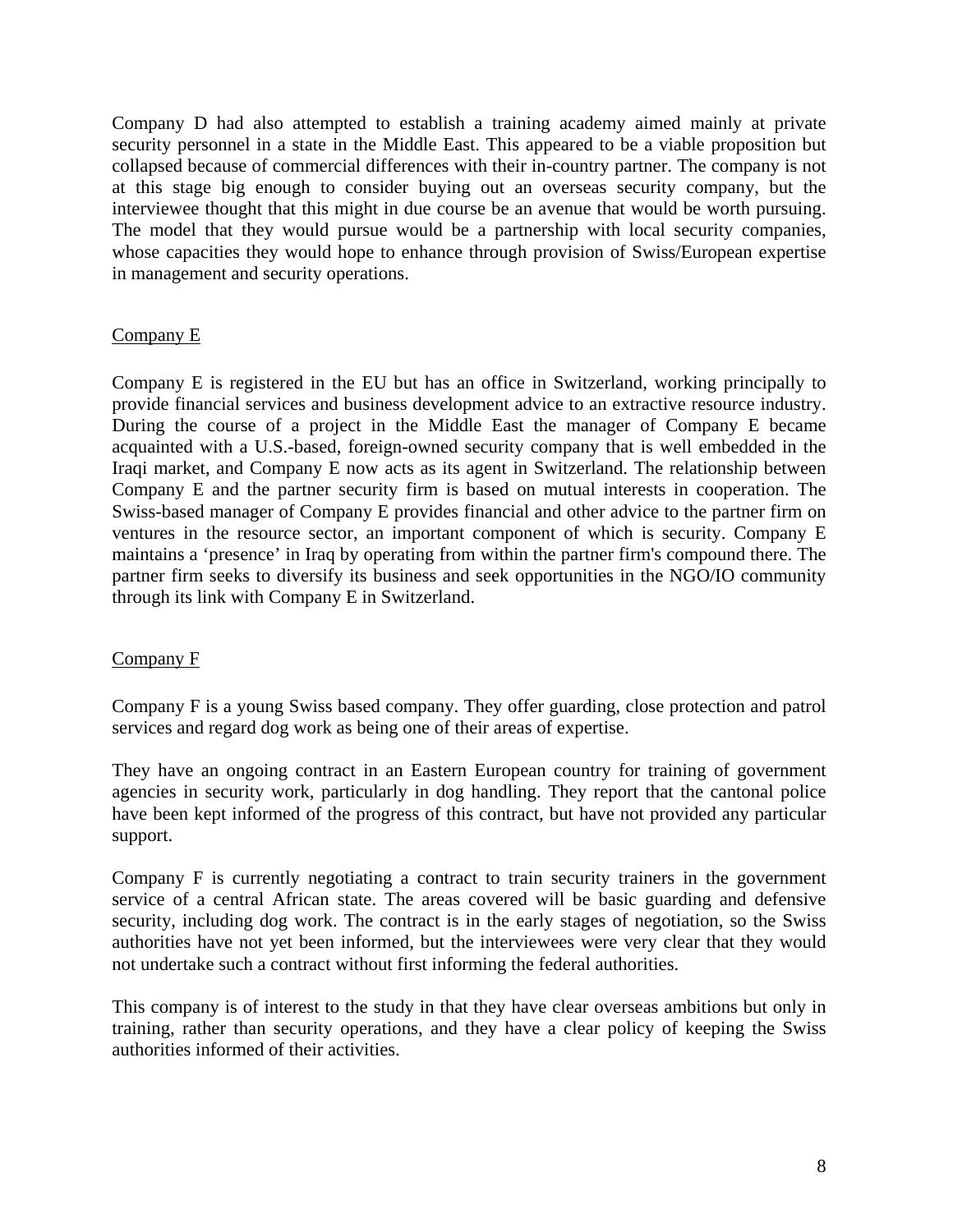## <span id="page-8-0"></span>Company G

The core business of Company G is consulting and provision of security services, but they have also recently opened a training academy, which will include a mobile team to provide inservice training for clients who may be located abroad. The company currently has more than a hundred people under contract, and maintains an additional pool of freelancers for specific types of activities. They claim to offer a multilingual capacity (8 languages) and a diverse employee pool. However the company claims not to keep figures on how many Swiss citizens they employ, but admit that some 40 percent of their staff is 'German-speaking' while 60 percent are different nationalities. Having foreign nationals on staff was also cited as a means of expanding their business abroad. For example, they described how a Kosovar employee based in Switzerland has been used to develop their business opportunities in Kosovo and the Balkans.

Company G has regional 'offices' in South America, Eastern Europe and the Far East. They often use local personnel, who are recruited locally by people on the ground, and sometimes work in cooperation with local security companies on contracts. Some of the local companies are incorporated under the company logo, others are not. They admit that vetting personnel in some countries is problematic, as there are serious problems of corruption and official documents concerning a person's background may not be reliable. In foreign countries where they must use armed personnel, they use nationals with the relevant permits to be armed. However, for very 'sensitive' work, they will only use their own Swiss-based employees (for example, for a contract in northern Africa they only used individuals with that ethnic northern African background from Switzerland).

Although they have worked in conflict zones the company stated that it is not interested in high risk operations where they may lose personnel and they will not work in areas where there is no governing authority. They do not have current operations in Iraq or Afghanistan, nor do they plan to operate in Iraq because of the lawless environment and possible risk to their image and reputation.

#### Company H

This recently established company does not offer any operational work but only provides security instruction and training courses. (NB. Another Swiss PSC representative declined to be interviewed for this project on the grounds that we had already interviewed its 'partner', Company H.) The company is an offshoot of a company located in the Middle East, which has claimed to have trained more than 14,000 individuals, many of whom are presently working in Iraq. The firm was established in Switzerland in part because of the liberal arms law, as well as the modern shooting ranges in sport clubs, which are used for training its students. However, according to the interviewee the company has been less successful than expected because the local market is very small and those who are looking for such training tend to prefer to go to its Middle East company location rather than remain in Switzerland. Some of the company's training activities in Switzerland in 2007 were cancelled as a result of lack of demand.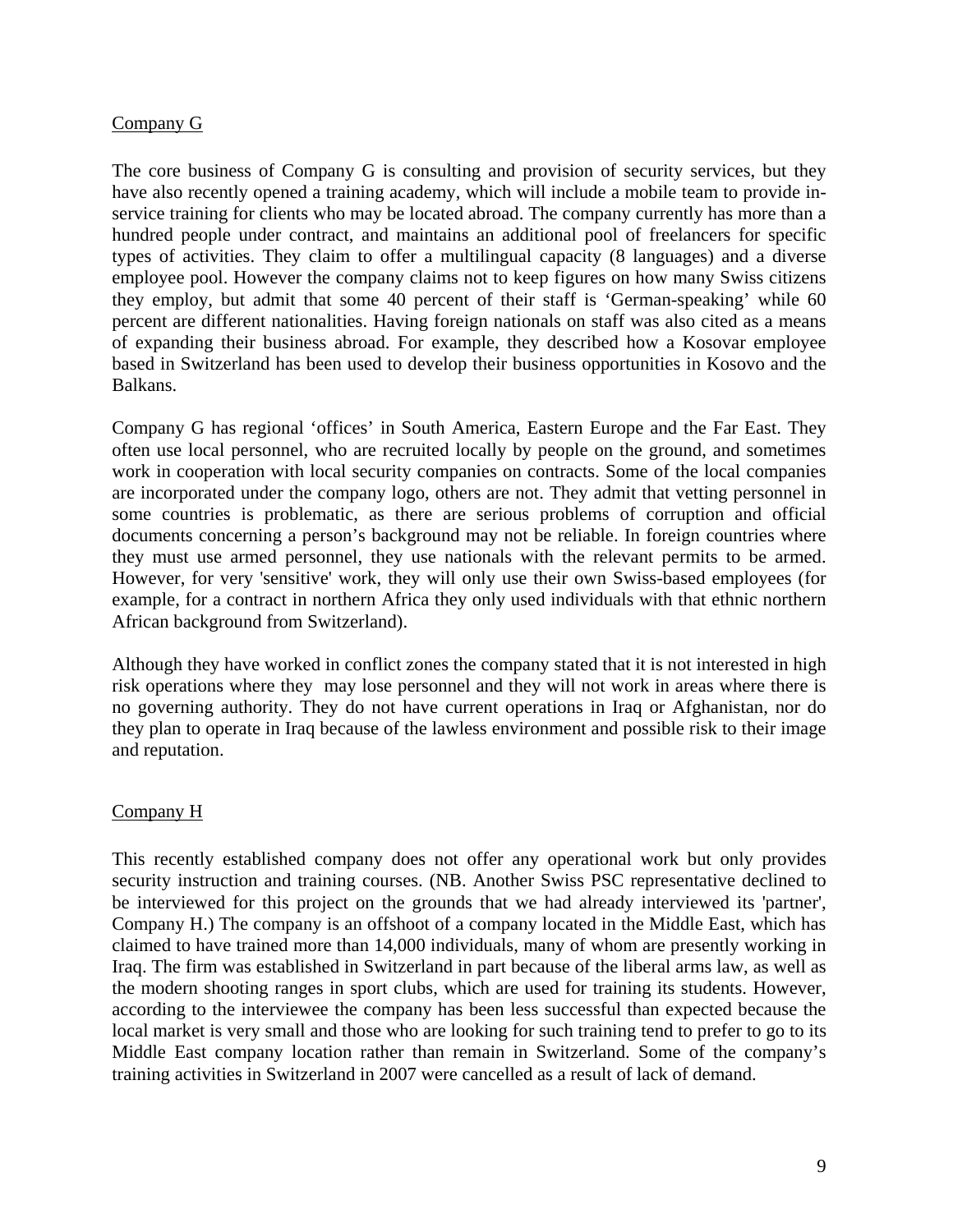<span id="page-9-0"></span>Company H stated that it asks Swiss local police to check those who are enrolled on their courses, in particular third country nationals. When asked whether training in international humanitarian law formed part of the training programme, the company emphatically replied that IHL is not the purpose of the training; rather, the aim of training is to learn how to protect the client.

An interesting feature is that the parent company runs a 'networking organisation' that enables all graduates of the company's training courses worldwide to call on each other for advice, information about work opportunities, local requirements and provide professional assistance if required. The example given was of a graduate of the Swiss company's training course who had clients in Nigeria, but did not have a Nigerian license to carry arms. Through the network, the Swiss graduate would be able to call on a Nigerian colleague who had been trained by the same company (or parent company) and request his assistance.

# Company I

This company was established several years ago. Despite media reports to the contrary, the respondent from Company I claimed during the interview in March 2007 that the company was not operational as they had no contracts and no employees aside from himself and the founder of the company. At that time the founder was said to be in Iraq seeking business contracts.

# Company J

This large Swiss-based company, and operates extensively throughout Switzerland, as well as its neighbouring states. It also sells security systems (e.g. alarm and fire systems) throughout the world, but it does not provide security services in conflict zones, nor does it provide recommendations of companies for clients looking for such services. Nevertheless, the company admitted that it does provide body guards to high net worth individuals, some who have, on occasion, accompanied their clients abroad to places such as South Africa. The company emphasised that its employees are never sent to war zones.

## Company K

The large parent company of this firm provides a wide range of services including risk assessments, crisis management, security consultancy, security training, and (unarmed) management of site security and logistics security in high risk environments. The Swiss office, however, does not provide security services to any Swiss clients, and has no security-related employees in Switzerland. The Swiss office reportedly acts only as a 'client agent'. Nevertheless, the global nature of the parent company's operations, the fact that the majority of their clients subscribe to both medical and security services, and the familiarity of several Swiss-based NGOs and IOs with the parent company suggests potential relevance for the Swiss market.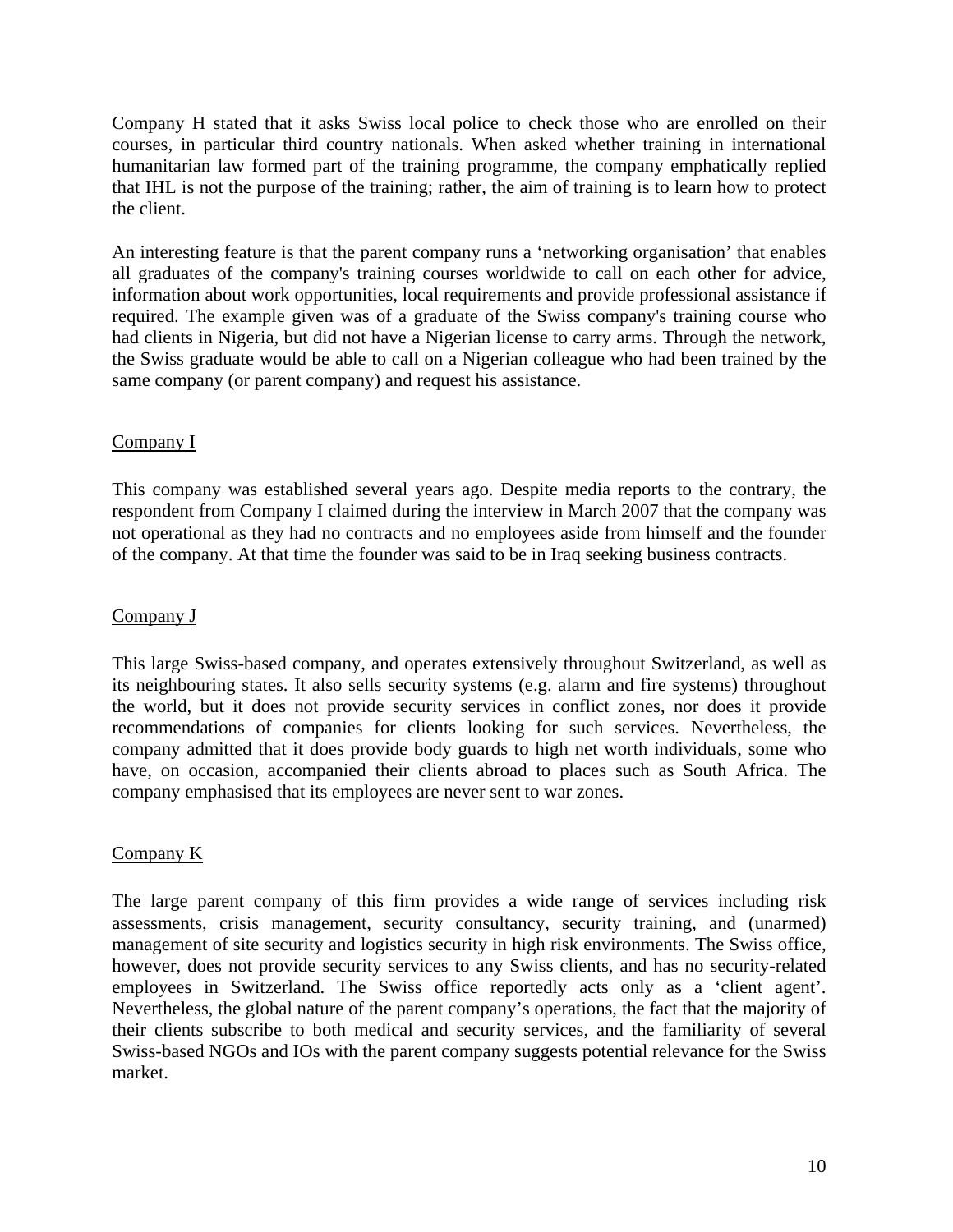## <span id="page-10-0"></span>Company L

Company L, a Swiss domestic security company, is in the early stages of a possible buyout of a substantial non-European security company. The foreign company is commercially viable and currently operational. It is not experiencing financial difficulties, but is looking to be bought by a Swiss concern because they perceive that dealings with the authorities where it is based, specifically the regulatory authorities, would be eased if they were owned by a Swiss holding company, rather than being independent. Interestingly, the choice of Switzerland is deliberate; the interviewee reported that the authorities in the foreign firm's state take a dim view of domestic security concerns that are held by holding companies from certain European states. The foreign company in question only operates in its home state. This is interesting both because it is another possible avenue for a Swiss commercial concern to operate in zones of crisis or conflict and because it is concrete evidence of someone making a commercial decision based on the brand value offered by Swiss status. It is also an example of a PSC that is seeking to deflect regulatory scrutiny from authorities in one of the few countries that seeks to control such activities. .

## **General Views of the Market**

# Background Checking of Personnel

All companies providing security services reported that it is standard procedure to require an applicant to provide some evidence of the state of their criminal record. This checking can not be undertaken by the firm without the authorisation of the applicant, and the general rule seems to be for applicants to obtain the record themselves and to present it to the firm on application.

Most firms reported that they carry out further background checking through informal networks and using private detectives, possibly in-house. Most firms expressed satisfaction at the means available for carrying out background checks in Switzerland. One firm which has operations throughout Switzerland requires criminal record checks of all prospective employees even though this is not required in all cantons. The firm's representative expressed a wish to see greater harmonisation across the country both in terms of criminal record checks and checks of the financial background/soundness of potential employees. Several firms acknowledged it was difficult to check on the backgrounds of prospective employees in Switzerland who had immigrated from elsewhere, for example, the Balkans.

Of the companies that have attempted to work overseas, one firm said that they would tend to use Swiss employees for such operations, so would use the same background checking methods as they use for their Swiss operations. Another firm felt that they had sufficient contacts overseas to be able to check up on local job applicants. Another firm uses local contacts and firms only for intelligence in overseas assignments, not for operational work, which is only conducted by their Swiss- or Europe-based staff. Yet another firm leaves recruitment and vetting of local employees to a local recruiter.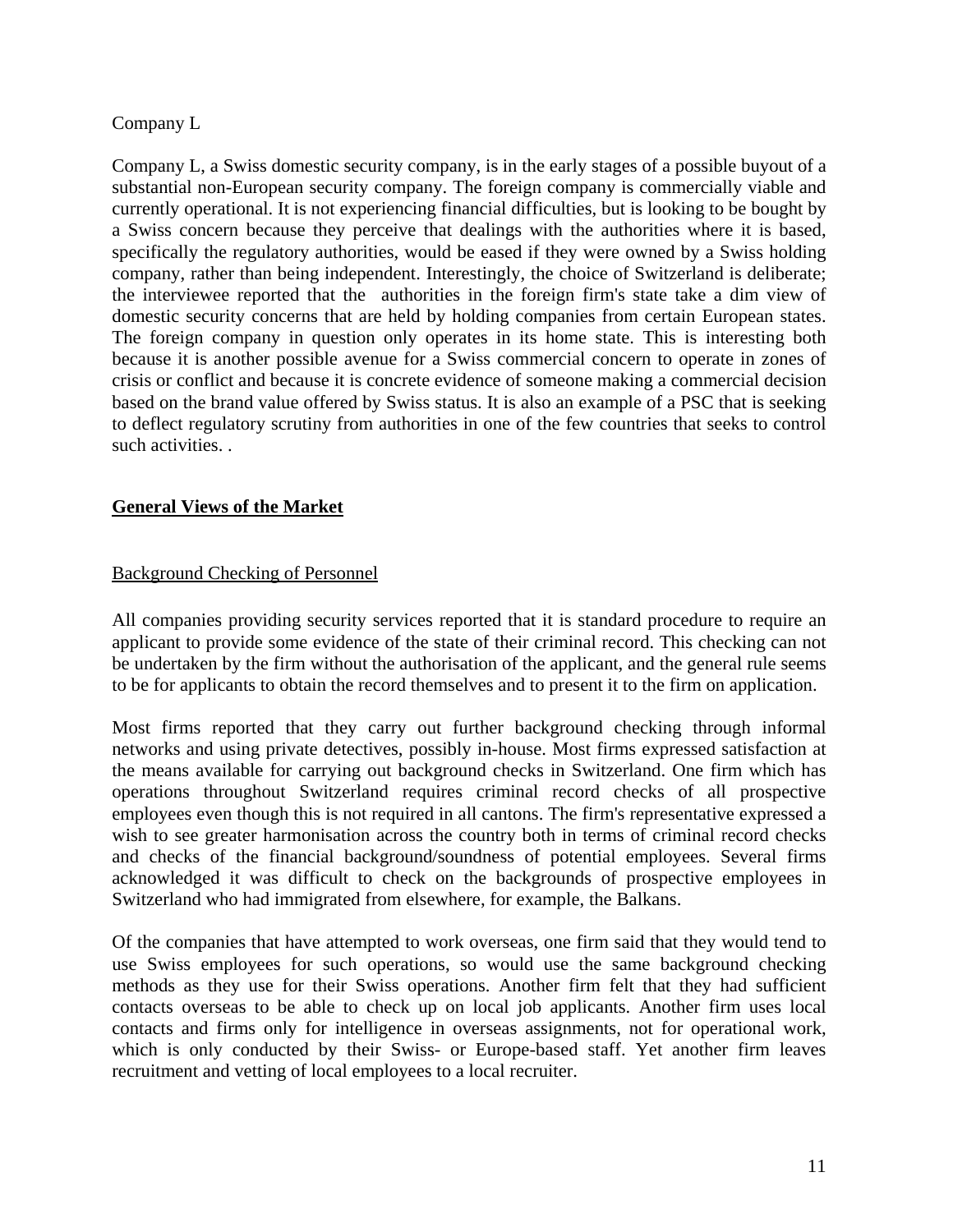#### <span id="page-11-0"></span>Overseas Operations Involving Bodyguards

From the interviews it emerged that there is a practice of bodyguards hired in Switzerland travelling overseas with clients, doing so armed but without the proper authorisations from the destination country. It was reported that this presents little difficulty for a client providing their own means of transportation, for example a private jet which can land at an unregulated airfield, or who is otherwise able to circumvent customs in the country of destination. It was not clear how such armed personnel manage to leave Switzerland or return with their weapons. One company stated that whether and how they armed their employees engaged on overseas missions depended on the situation. Although none of the interviewees admitted to being involved in such operations, a number indicated that they knew of other operators who were. The general feeling was that this practice would be difficult and dangerous in Europe or North America, but not in Africa, Asia or South America.

Typically, foreign states may regulate the operations of foreign armed body guards through three specific sets of legislation, the first being their arms import regulations, the second the regulations covering the ownership and carrying of a firearm, and the third being the regulations covering the operation of security companies generally. An individual who enters a country with a weapon and then carries it in his capacity as a bodyguard may thus find himself in breach of three sets of regulations.

This activity may be of particular concern because it holds out the prospect of Swiss nationals, working for Swiss firms, carrying arms illegally in countries where they may have occasion to use them.

Although it is unlikely that this practice is restricted to Swiss operatives, it is possible that the harm to Switzerland's reputation that might result from a related incident may suggest a need for specific regulation, for instance making it a criminal act for a Swiss national or resident to carry weapons in a foreign country without obtaining the proper authorisation.

#### Regulation

Clearly it is very difficult to give specific replies to questions about a regulatory system when details of a prospective system are lacking, and thus there were few strong views voiced by operators about regulation. The following general conclusions can, however, be drawn:

The more reputable companies seem to favour some sort of regulatory system.

Some view a regulatory system as involving extra costs that would not be welcome.

With some exceptions the majority of security companies, and particularly the smaller ones, felt that the fact of being regulated would not alter the way their clients perceive them.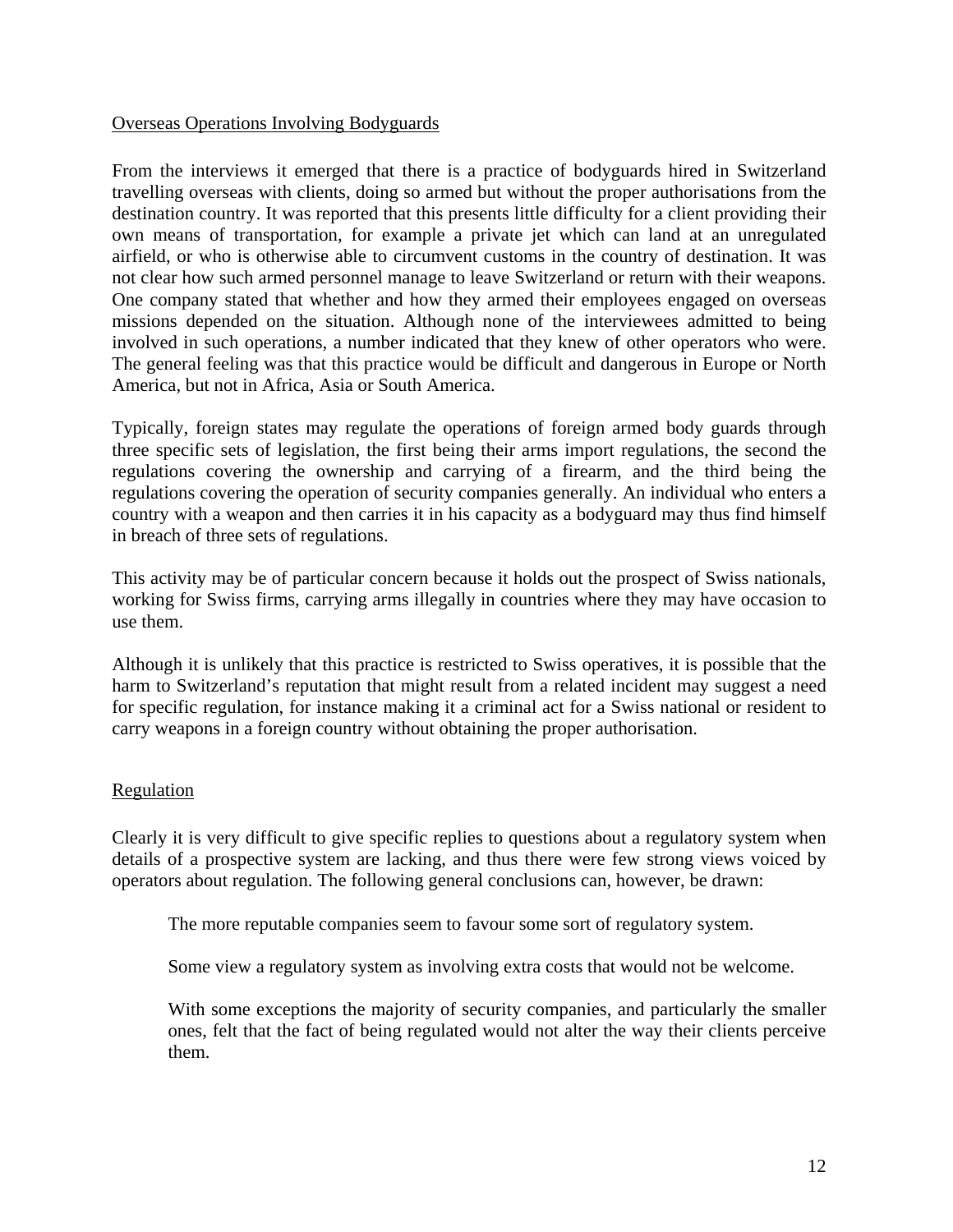<span id="page-12-0"></span>There was near unanimity in agreeing that any regulation should be federal rather than cantonal, as there is a perceived need to standardise regulation across the cantons.

There was a view among certain of the smaller companies that regulation would be (according to one point of view) too difficult to enforce or too easy to circumvent. Several interviewees stated that excessive regulation in Switzerland would simply force them to set up business elsewhere.

There was a general consensus that regulation should move towards bringing the industry out of the shadows and giving it greater respectability.

Some companies voiced support for a system whereby PSCs could notify the Swiss government of their intention to operate overseas (two firms claim they already do this). A notification system would not only provide the government with a clearer picture of what operations are being undertaken overseas and by whom, but could perhaps enable those firms to call on the Swiss government for support or assistance if needed.

#### Membership of Trade Associations

There were very mixed feelings about the trade association, the Association of Swiss Security Service Companies (Verband Schweizerwischer Sicherheitsdiestleistungs-Unternehemen or VSSU), with certain respondents seeing it as benefiting mainly the larger, well-established private security firms.

The majority of interviewees felt that membership of a trade association was not an issue of great concern for their clients, and would make no impact on a client's choice of security provider. The exception that was noted was Swiss governmental departments or agencies which contracted with PSCs, and for whom membership in such an association was perceived as essential.

#### Insurance

Interviewees (actual and potential users of private security company services) were asked to what extent they believed that the insurance industry took into account factors relevant to the security market. Specifically they were asked whether it appeared to them that clients' insurance premiums might depend on the quality of security provider, and whether the insurance companies had sufficient knowledge to differentiate between providers and possibly influence choice of security provider by clients. The unanimous answer was that insurance providers are not generally able to differentiate between providers, that premiums might depend on the level of technical and physical measures that were in place, and that the fact of having or not having 'men on the door' or a patrol service might influence premiums, but that the insurance industry in their experience was definitely not able to make finer distinctions than that.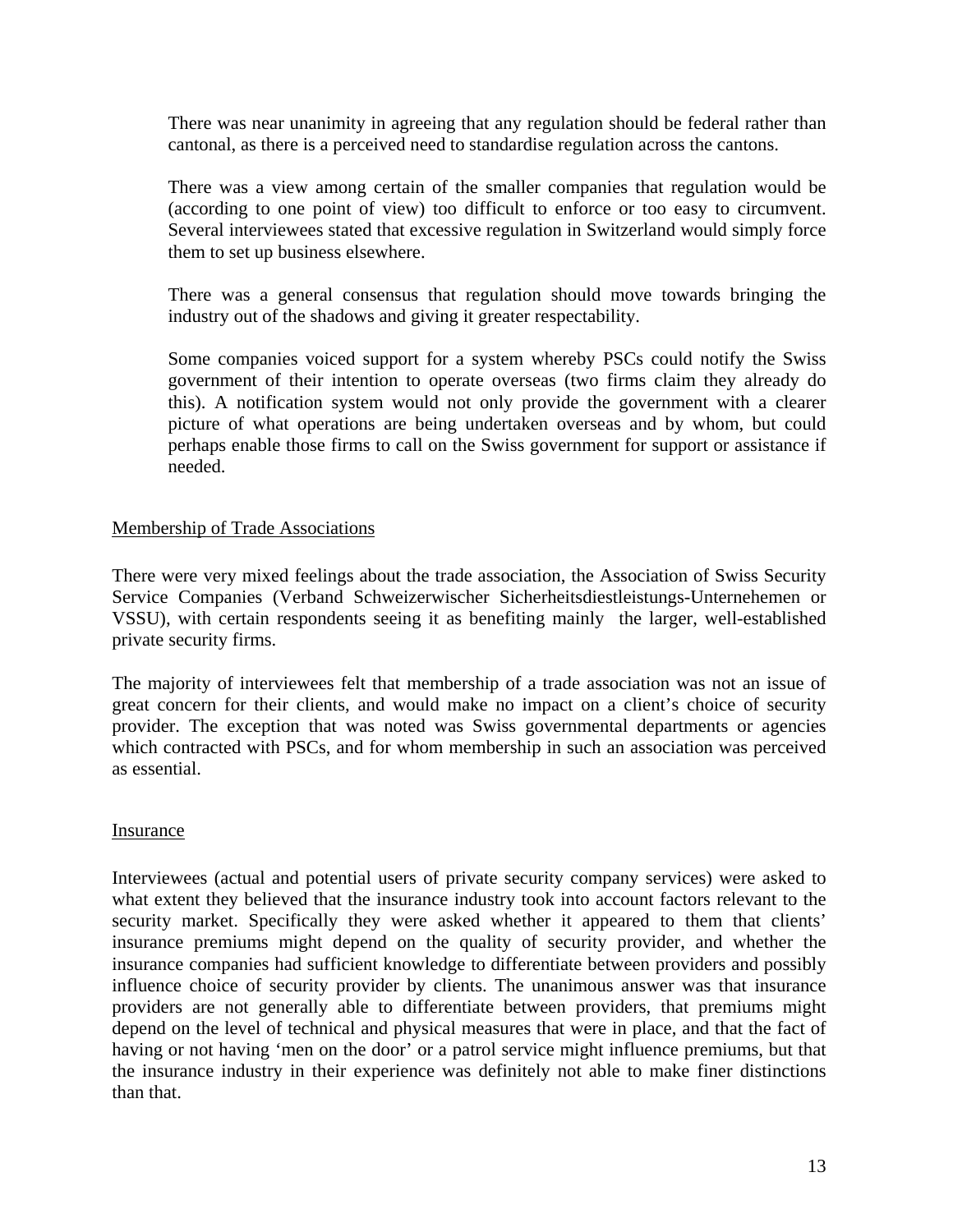## <span id="page-13-0"></span>Nationality of Employees

The majority of private security companies who work with their own employees said that they only employed Swiss nationals or those possessing a C permit. Those who work through subcontractors, associations or partnerships, however, tended to be less discriminating as to the nationality of their personnel.

## Influx From Other European States

There was divided opinion among the interviewees as to the influence of the perceived influx of European private security companies into Switzerland. At one end of the range of opinion was a Geneva-based company specialising in close protection who felt that because of the influx of foreign firms, especially German ones that could underbid Swiss firms, the Swiss market was becoming over-saturated and that Swiss private security personnel were being forced to seek work further afield than Switzerland and even overseas in such theatres as Iraq, Africa and South America. At the other end of the spectrum was a Zurich-based general security company who stated that the influx was relatively modest and was raising standards because of the number of newly available skilled personnel. Another representative of a large general security company agreed that the competition arising from the influx of foreign firms was manageable and did not pose a serious challenge to domestic-based firms because of the standardisation of salaries, holidays and other conditions that firms are required to provide for their employees. Interviewees did not feel that there has been an appreciable influx from other Central or Eastern European countries, although one firm appeared to view employing individuals originating from such countries as a marketing advantage and a means of expanding their business in those regions.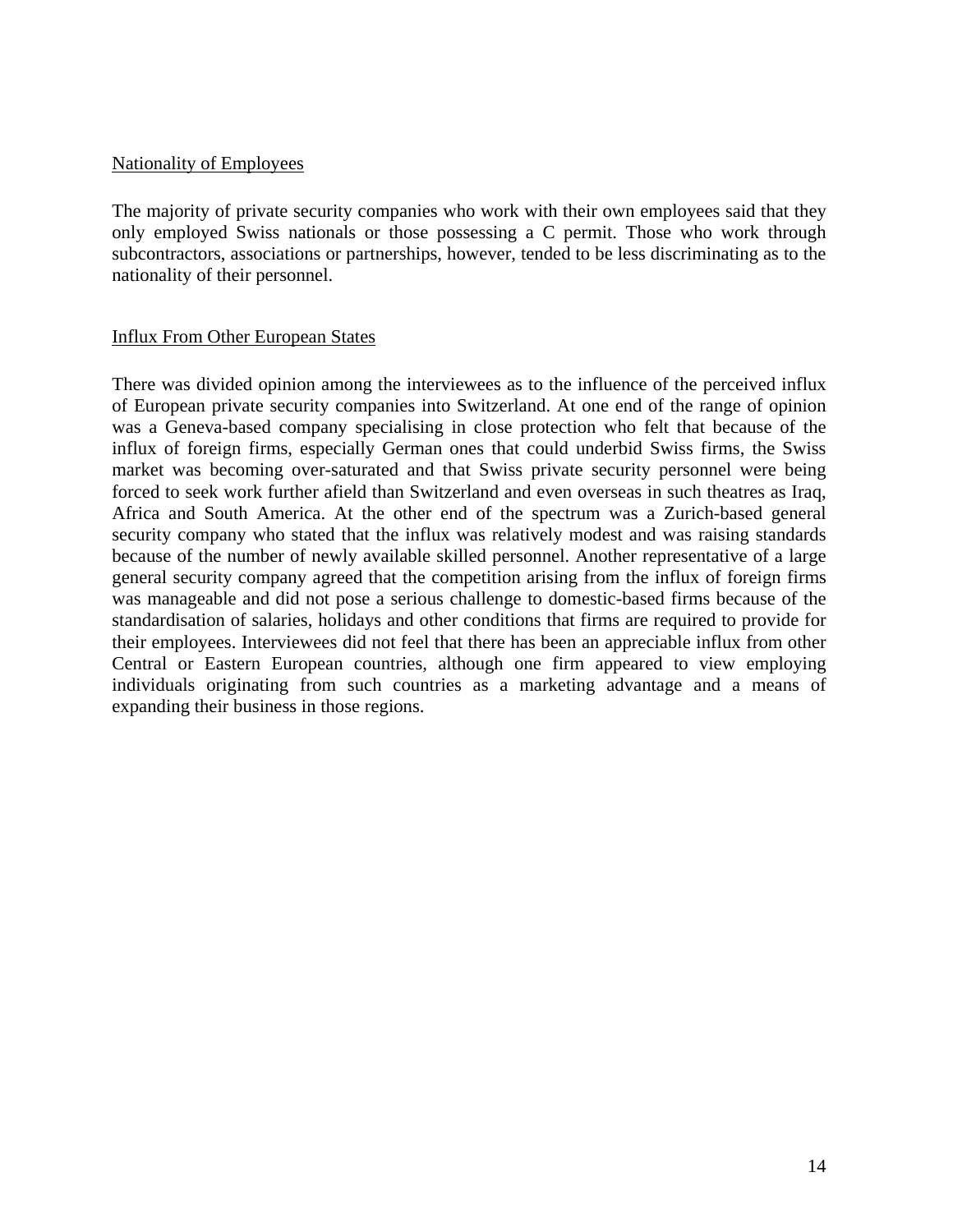## <span id="page-14-0"></span>**SWISS CORPORATIONS**

#### **Security Structure**

In order to determine whether these organisations are likely to hire Swiss-based PSCs it was felt necessary to develop an understanding of their corporate security structures and specifically for the levels at which decisions about security provision were made.

Broadly, these businesses can be divided into two categories based on the degree to which they have an identifiable corporate security structure and policy. Those companies that do not have such a structure will generally regard security as being a subsidiary function of the legal department, the risk management/health and safety department, or as falling within the purview of the company secretary. Those companies that do have such a structure usually have a security professional embedded at the corporate headquarters with a title such as group security manager and with access to the board. Typically, they will also have security managers who will cover domains defined either by business activity or geography and who report to the group security manager. At the country level these organisations will have a nominated individual, not necessarily a security professional, who has the security function and who reports to the country manager but has an advisory link to the relevant regional or divisional security manager.

Those companies that have a less developed structure will typically have nominated individuals in each country of operation who have responsibility for security and report to the country manager, who then reports to the divisional or regional manger for all aspects of the business. These organisations lack the regional and group security functions typically found in the more developed organisations.

A critical point is that the country security functions under both systems almost invariably come under the functional authority of the country manager, so that the roles of the regional and group security managers, where they exist, are in fact largely advisory, acting to support the country teams but not taking decisions on their behalf. The consequence of this that is significant to this report is that security decisions for overseas operations are almost invariably taken in the country of operation, and not in the country where the headquarters is located.

#### **Risk Assessment Procedures**

The procedures for carrying out risk assessments for new ventures or risk audits of ongoing ventures may involve headquarters or regional teams visiting the country of operation or may involve the in-country teams carrying out assessments using a corporate guideline. In any event, the recommendations contained in these assessments are almost invariably submitted to the country managers, in their capacity as business managers, who will take the decisions about implementation of recommendations. The vision of senior management is likely to be limited to an assessment of the extent to which the country manager has decided to adopt the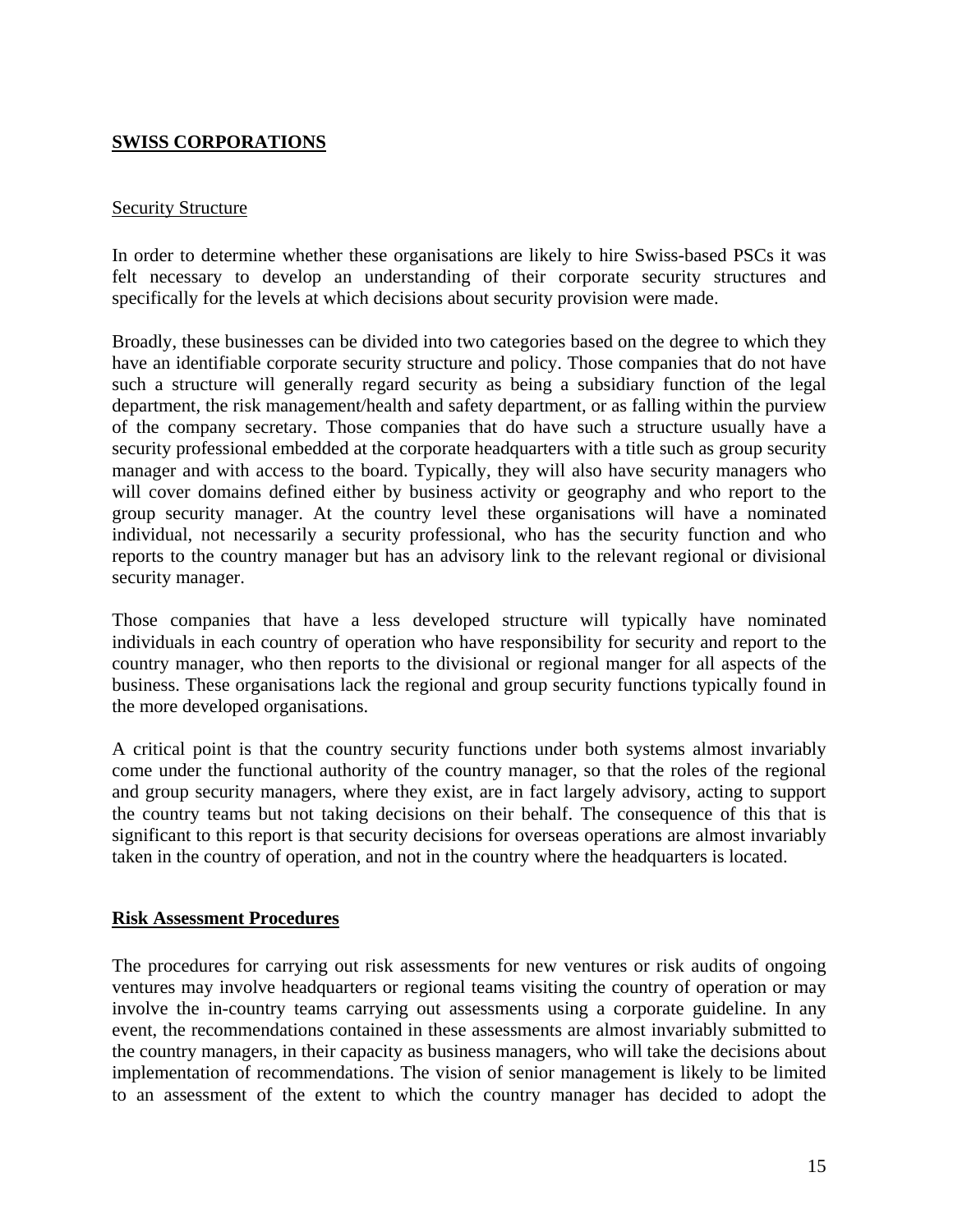<span id="page-15-0"></span>recommendations contained in the assessment, and the reasons for any deviation from it. Again, this implies that decisions about security provision are taken at the local level, with advice possibly being provided by security professionals within the corporate structure.

## **Selection of Security Providers**

There is an almost unvarying preference for local security providers over international ones. Reasons cited for this are listed below:

Local knowledge. It was repeatedly stated by interviewees that security is a local affair, much more than such related issues as health and safety, environmental standards or quality management, and for that reason the local knowledge provided by local contractors provides them with an overwhelming advantage. It was suggested to interviewees that some of the larger international firms have such wide presence that they are able to claim detailed knowledge of local conditions in a number of operating theatres. The general retort to this was that interviewees had little faith in such claims and that where such companies did have local knowledge it was gained through engaging local subcontractors to carry out security functions. In that instance it was felt that the client company may as well go straight to the locals without paying a middleman.

Leverage. A number of interviewees stated that they felt that they could obtain greater leverage over small, enthusiastic local companies that were eager to find work than over large international providers.

Quality of Service. It was often suggested that the differentiation between large international providers and small local ones was evident not in terms of the people working on the ground, who might well be the same individuals whoever the contracting company was, but in their management structures. While it was conceded that larger companies with European management styles might in some ways be more reliable and easier to deal with, it was felt that the larger companies often have too few management and other staff responsible for dealing with clients who are too thinly spread over too great a variety of areas, with the result that the clients do not receive what they consider proper levels of service.

Two of the corporations interviewed said that they would in principle prefer to engage large international security providers over local ones. Both stated that the main advantage lay in the administrative and price benefits to be had from adopting regional solutions with a single provider rather than large numbers of contracts with different providers for each country or even different sites. In both cases, however, they did say that such regional solutions had been elusive outside of Europe and North America because of the difficulty of finding single providers who could demonstrate sufficient local knowledge, say, throughout Africa. Both did say, however, that if they could find such a provider they would be willing to engage them.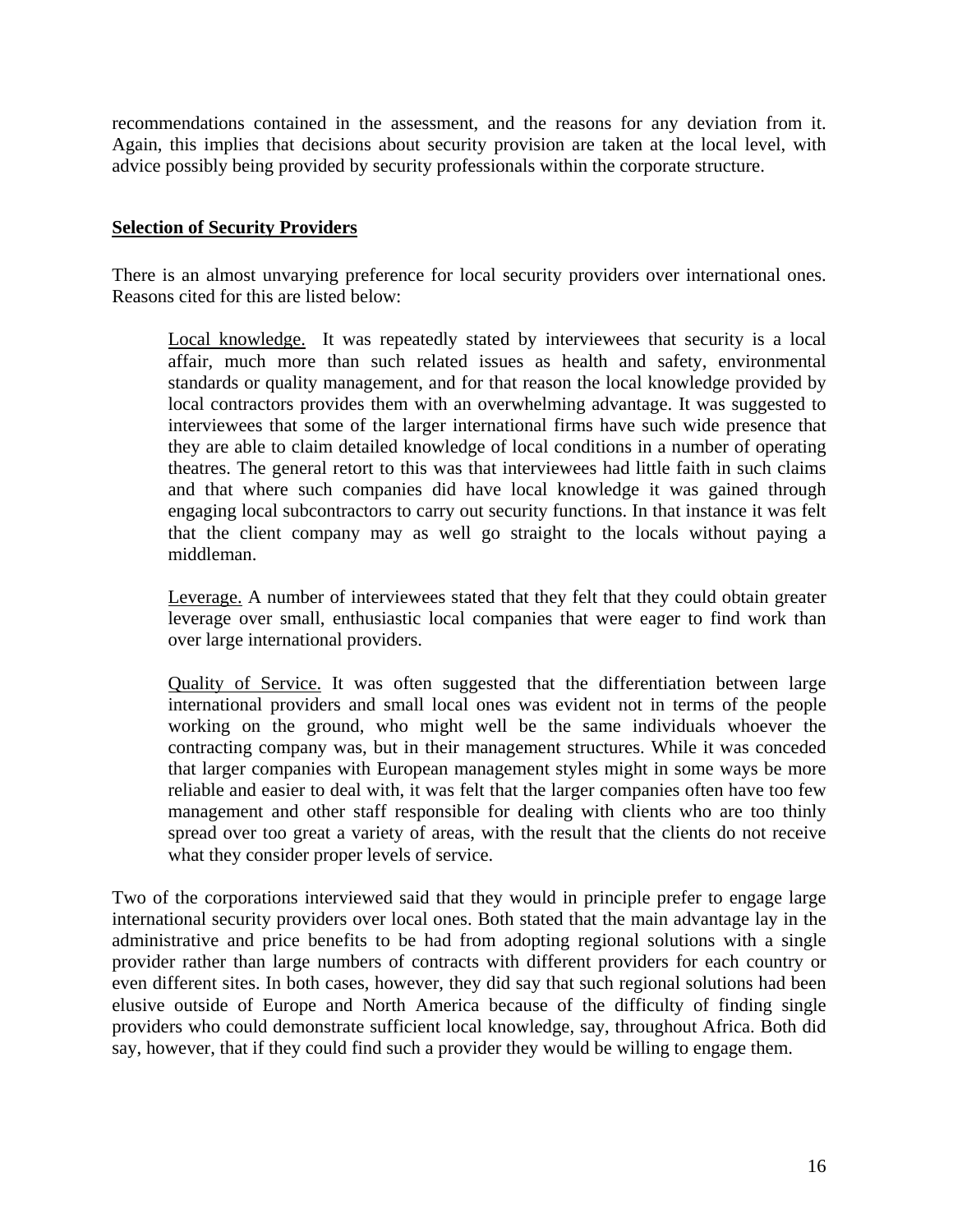<span id="page-16-0"></span>Interviewees were also asked how they would differentiate between the existing international security providers, who are mainly UK/US based, and a hypothetical Swiss provider. They made the following observations:

Professional Competence. In the words of one security professional, 'Switzerland is simply not somewhere you would go looking for security providers'. There is a widespread feeling that although there is a core of highly professional security practitioners in the Swiss state security apparatus, the general level of competence and the lack of operational experience abroad would not put Swiss private security providers among their top choices.

Swiss 'brand value' of neutrality and reliability. Most interviewees did feel that a company with a Swiss management structure and operatives who were either recruited in the country of operation or in other countries with more operational security experience might enjoy some advantages because of their Swiss 'brand value'. The general conclusion, however, was that this edge would not weigh as heavily as a track record in the business and reasonable pricing. Given these considerations they thought it unlikely that a newly set up Swiss business, which would be likely to carry a heavy cost burden by nature of being Swiss-based, would be able to compete on the international market.

The advantage of not being UK/US. It was suggested to interviewees that there are certain parts of the world where being British or American can be a disadvantage for a business, particularly in the security industry. In this context some interviewees did feel that, in certain parts of the world, a Swiss company might enjoy a commercial advantage, but as above it was not felt that such an advantage would outweigh factors such as capacity and price.

#### **Insurance**

Interviewees were asked whether they believed that insurance companies were able to adjust their premiums according to the quality of their security providers. The general consensus was that the insurance companies could not hope to keep a track of the number of security providers that there are on the market and that they are thus unable to differentiate between different providers. Some replied that premiums do depend on the level of technical and physical security measures that are taken and others said that the insurers want to know that a company has put a reasonable amount of care into its internal risk assessment process but do not look deeper. One company said that their insurers play an integral role in the risk assessment process, sending a risk engineer to act as a part of the security assessment team, but even this company felt that the insurers were looking for due diligence in the assessment process rather than looking in detail at the security measures undertaken. Another interviewee, who has been a regional security manager for a major international corporation for five years, said that he has never had a conversation either with his insurers or with anyone from the insurance department of his company and that he did not even know who the insurers were.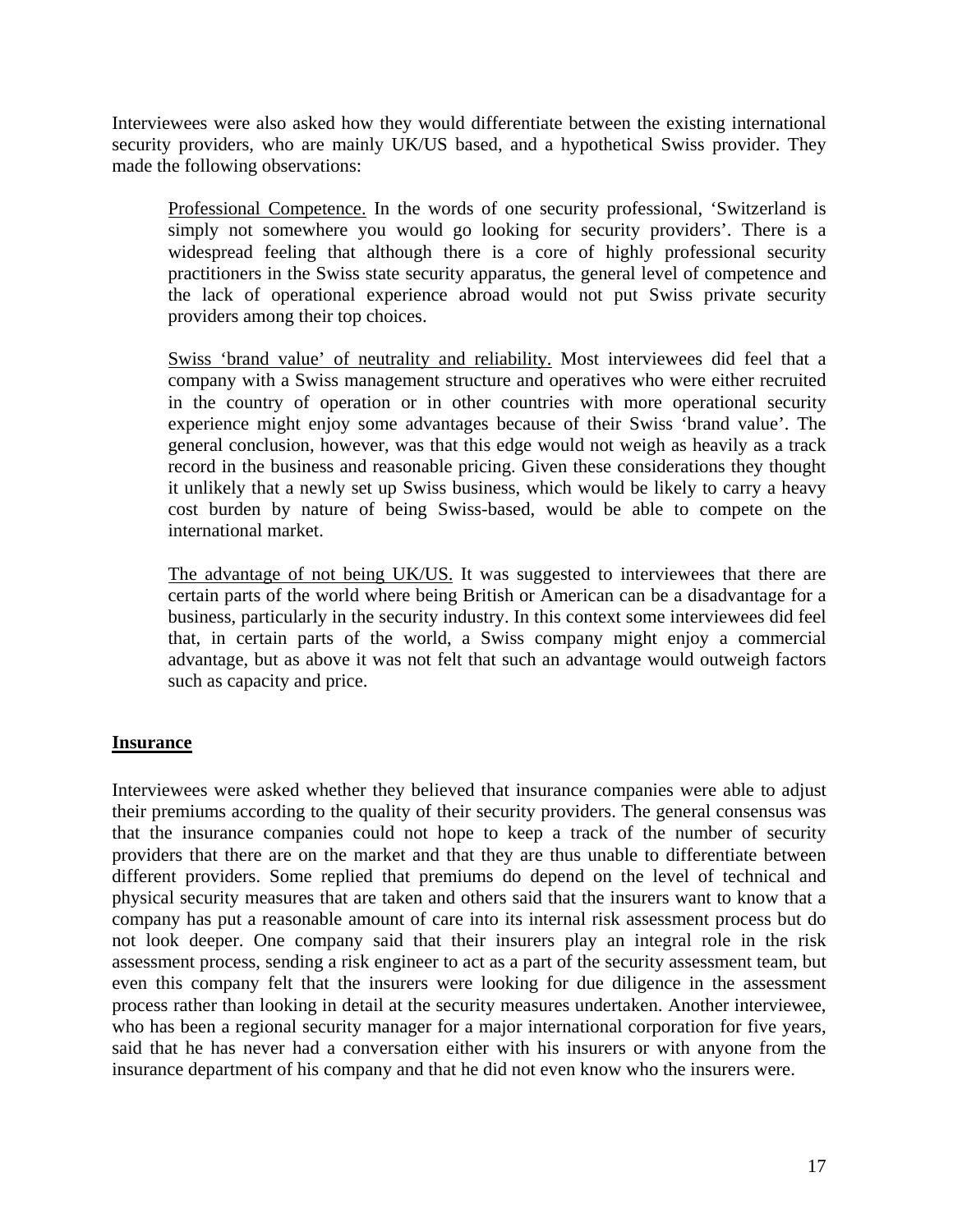<span id="page-17-0"></span>Of the two insurance company representatives that were interviewed one agreed with the conclusions above, stating that he did not feel that insurance companies generally, and his in particular, looked deeply enough into the details of their clients' security provision. The other assured the interviewer that his company looks in great detail at all aspects of their clients' security provision and felt confident that his company was able to determine which security companies, worldwide, could be relied on.

#### **Body Guards**

Mindful of the findings highlighted above about armed body guards travelling illegally, interviewees were asked whether their senior executives are accompanied by Swiss body guards when they travel abroad. All replied in the negative. Some said that they preferred to maintain a low profile, some said that they would rather not travel than travel with armed guards and others said that if there was a need to use armed guards in a foreign country then they would be locally engaged in the country of operation.

#### **Kidnap and Ransom**

The one area where the corporations were not inclined to use local providers is in the area of Kidnap and Ransom provision. One of the larger corporations, which has a very robust security structure, said that they had used a contractor in the past but had taken a decision to handle K and R incidents with their own team, and virtually all the others stated either that they had contingency arrangements with international contractors or that they would go to an international contractor if they had an incident. The London-based company Control Risks Group appears to dominate the market.

#### **Background Checking of Providers**

Interviewees were asked how they conducted background checks on potential local providers for overseas operations. Most replied that they had sufficient faith in their networks to be able to select reliable local companies. Most stressed that this was one of the reasons why they preferred to keep provision decisions at the local level, and there was a general indication that while country managers might be expatriate or locally recruited, the personnel fulfilling the security function were usually locally recruited because they arrived with better local knowledge and tended to stay longer with the company. Similarly, among those companies that have regional security managers, these people are not necessarily locals to the region in question but are recruited for their local knowledge, examples being an ex-GIGN (French special forces) operative with wide African experience hired by one company to cover West Africa and an ex-U.S. Secret Service employee with experience in South America hired by another company to cover that area.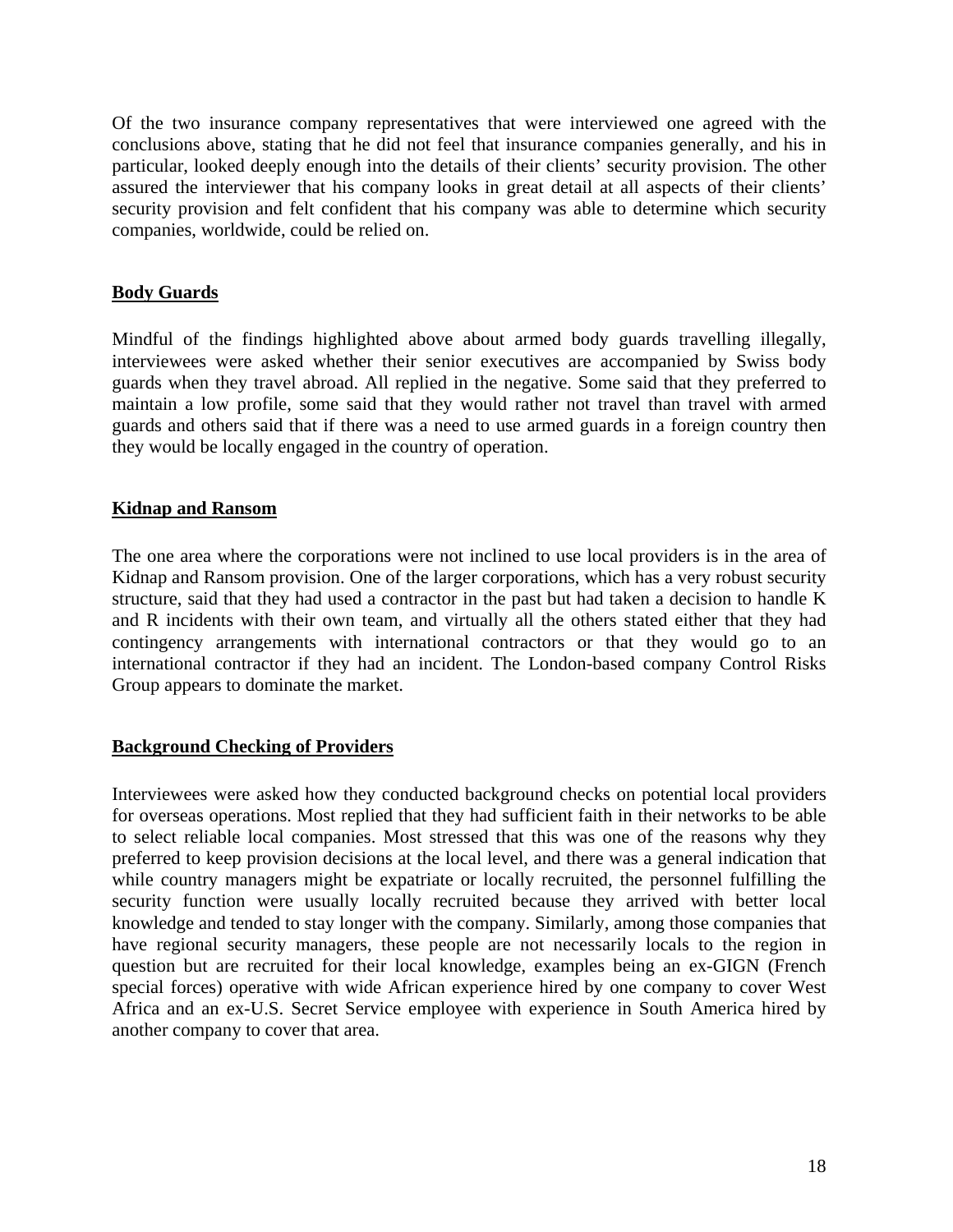<span id="page-18-0"></span>Most of the companies interviewed had a representative membership of the International Security Management Association (ISMA).<sup>[4](#page-18-1)</sup> Each company may put forward one candidate to be a member of this network, provided that, among other criteria, the company has assets/sales in excess of five hundred million dollars (\$500,000,000) per annum and the candidate is the senior security executive of the company. All those interviewees who are members of ISMA said that the network was an extremely useful tool for checking up on unknown security providers or generally getting advice about a market.

#### **Membership of a Trade Association**

Interviewees were asked whether membership of a trade association was a factor when deciding on security providers. The general feeling was that this was not a major factor, principally because most use local overseas companies who do not have such trade associations. When discussing the merits of various international providers the interviewees were asked their views about the trade association for British private security companies operating abroad, the British Association of Private Security Companies (BAPSC).<sup>[5](#page-18-2)</sup> A majority of interviewees said that they had never heard of it.

## **Influence of a Regulatory Regime**

Opinion on this subject was divided. Given that interviewees had almost all already specified that they preferred to use local providers rather than international ones and that if they did use an international provider they would not look for it in Switzerland, the question of whether the existence of a regulatory regime in Switzerland would influence their choice became slightly academic. Faced with this hypothetical question, however, the interviewees made the following observations:

Administrative burden of regulation. There was a general feeling that regulation would inevitably lead to security providers carrying an extra administrative burden which would result in higher prices and which would, thus, undermine their commercial viability.

Regulation as a stamp of approval. Some felt that the fact of being regulated by the Swiss government would act as a stamp of approval that would give Swiss providers a commercial advantage. Others felt that this was not the case, that it was unlikely that approval from the Swiss government would be any guarantee of effectiveness as a security provider, and that the Swiss government was probably less well equipped to verify a provider's performance than were its potential clients. A number of interviewees cited VSSU membership as being comparable, in that it looked good but that the requirements were a relatively low hurdle and that anybody who knew anything about the industry knew that VSSU membership meant little in practice. Others,

 $\overline{a}$ 

<span id="page-18-1"></span><sup>4</sup> See http://isma.com/index.htm

<span id="page-18-2"></span><sup>5</sup> http://www.bapsc.org.uk/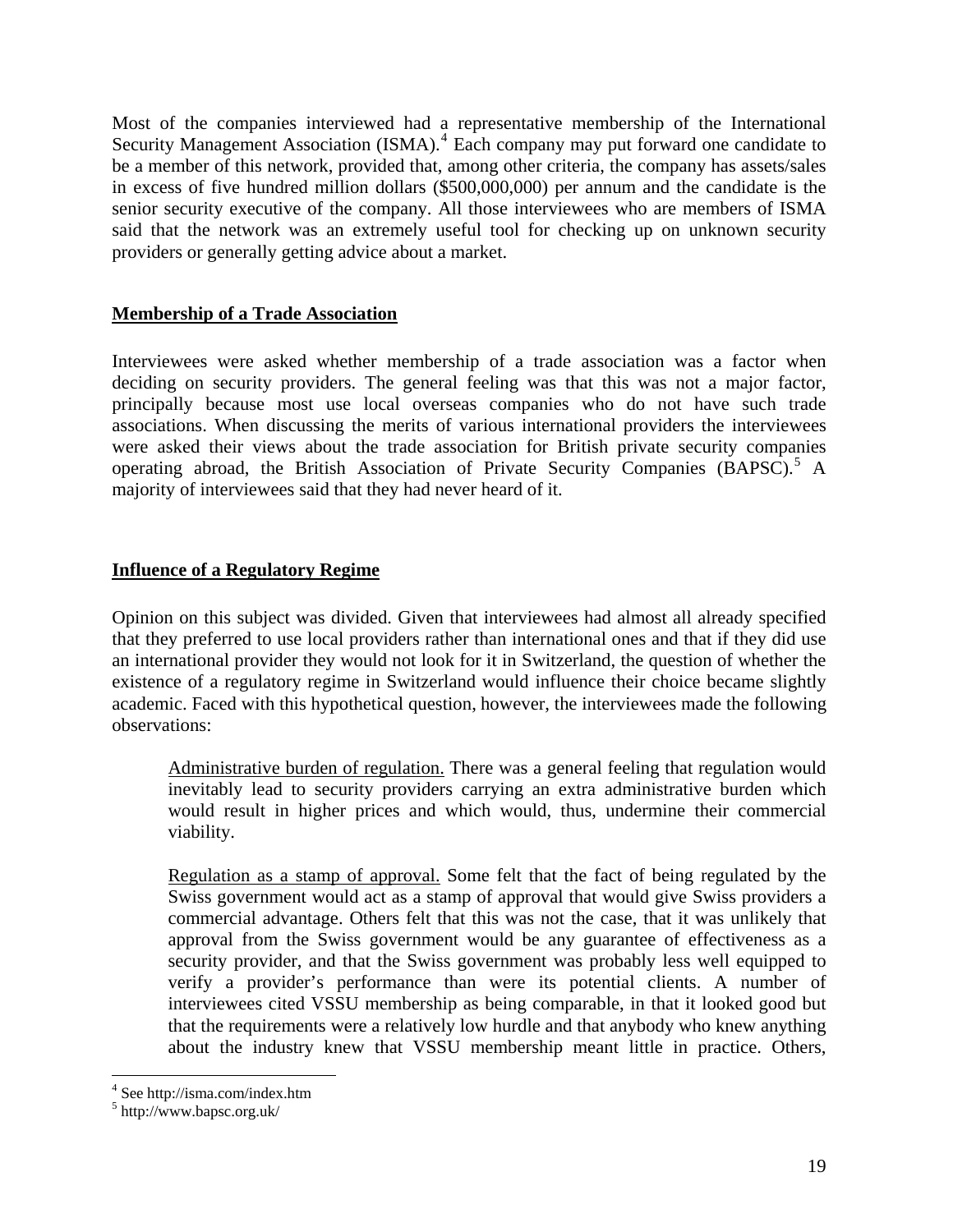however, stated that they had great confidence in VSSU as 'a certain guarantee of the seriousness of (a provider's) business'.

Recommendations for Regulation. Most interviewees were in principle not opposed to regulation. Although there were few specific suggestions about the nature of putative regulation, it was generally agreed that the objective should be to increase standards among providers, to force the less reputable providers out of business, and to provide a greater degree of transparency.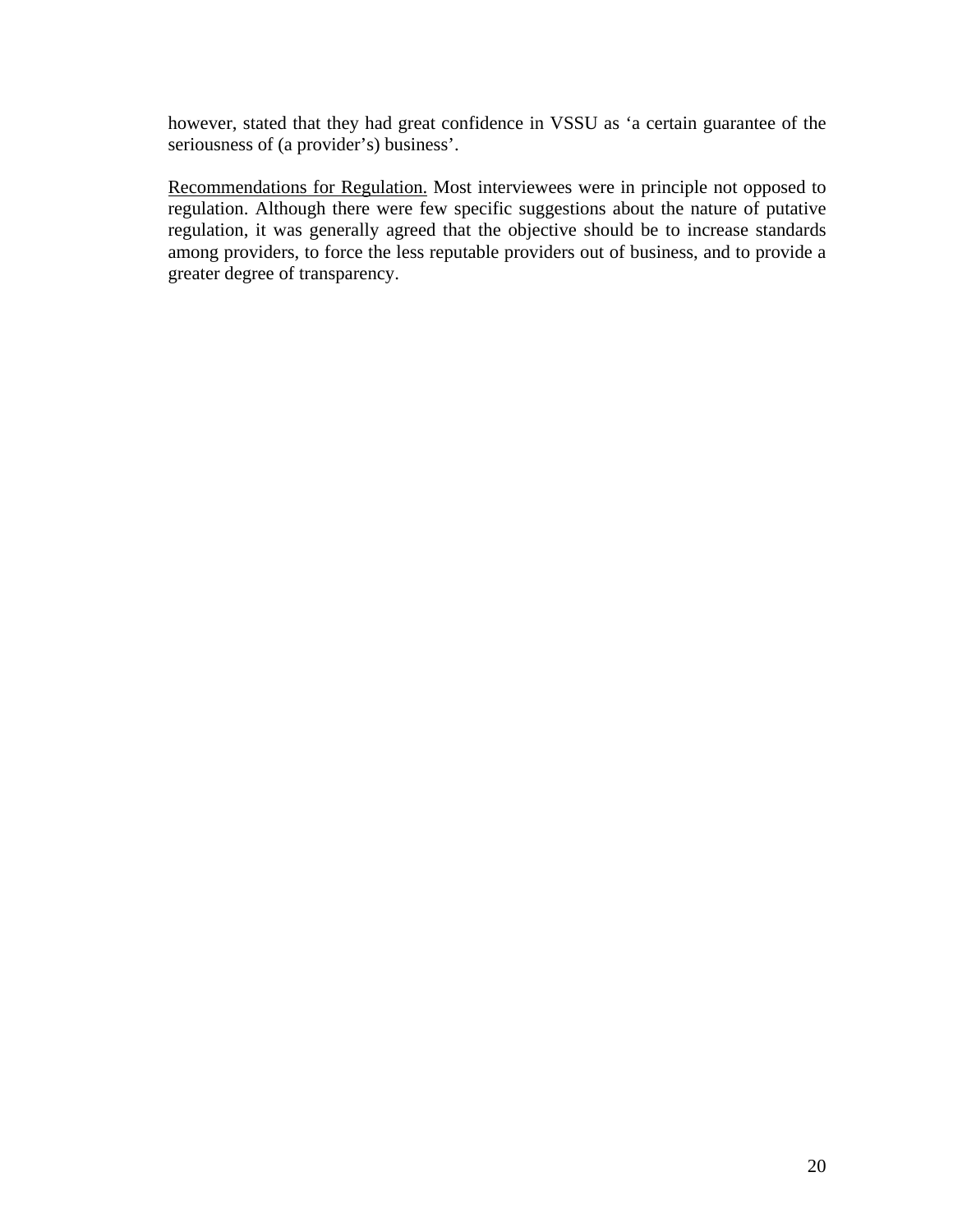## <span id="page-20-0"></span>**SWISS-BASED NGOs AND IOs WORKING IN ZONES OF CRISIS OR CONFLICT**

#### **Use of private security by NGOs**

According to the interview data collected from 14 non-governmental organisations (NGOs) that are based in Switzerland or that have an office here, it is quite common for NGOs to hire private guards in their field missions. These are almost always locally-based individuals. Some NGOs also use private security companies (PSCs), and in almost all cases NGOs would opt for a local firm over an international private security company (PSC). One NGO stated that using a local PSC would help to serve the aim of local capacity building and would result in fewer integration problems.

Most decisions to hire commercial security in the field appear to be taken by the field missions rather than at headquarters, although a few large NGOs establish minimum security standards at HQ for implementation in the field offices. In any event, even when the decision to use a PSC resides at headquarters level, the local offices appear to have substantial autonomy in the selection of the PSC. For most NGOs, the process of selecting local commercial security providers tends to be done mostly in an *ad hoc* and decentralised manner, based on word-ofmouth recommendations, such as from trusted local staff members. The interviews with NGOs indicated there is an absence of clear vetting standards or procedures when local security providers are engaged. One NGO avoids dealing with the security question and related challenges of vetting etc by subcontracting out its food distribution to local actors, thus leaving the issue of security up to those local actors. Local PSCs are commonly hired to provide unarmed security. Only rarely did an NGO admit to having to resort to armed security on occasion, an action generally avoided as it is seen as running the risk of damaging the NGO's claim of neutrality and goal of acceptance by the local community. Some NGOs also view PSCs as a barrier between the NGO and the beneficiary, and armed PSCs in particular risk being perceived by recipients as, in the words of one NGO respondent, 'armed aggression'. Several humanitarian NGOs stated that since they work according to the principle of acceptance, they would withdraw from a region rather than acquire armed security if that were deemed necessary to carrying out their operations in a certain environment.

Most of the NGOs were very sceptical of international PSCs and averse to using them. International PSCs are considered too expensive, and although they may be acknowledged to be more highly trained and professional than local firms, and probably more likely to stay if conditions became difficult, the local firms are believed to have better local knowledge and contacts. Most NGOs stated that they have never used international PSCs and they are not considered a valid option in most instances. Most of the interviewed NGOs also tend to avoid using international PSCs to provide security assessments in their zones of operation and seek to rely on their own in-house capacity and local partners, whose local knowledge is considered superior. One prominent humanitarian NGO commented that international PSCs would only be considered as a last resort and it would be more likely in those circumstances that they would decide against running the operation rather than hiring an international PSC for protection. Nevertheless, three NGOs of the 14 interviewed claimed that they have in the past contracted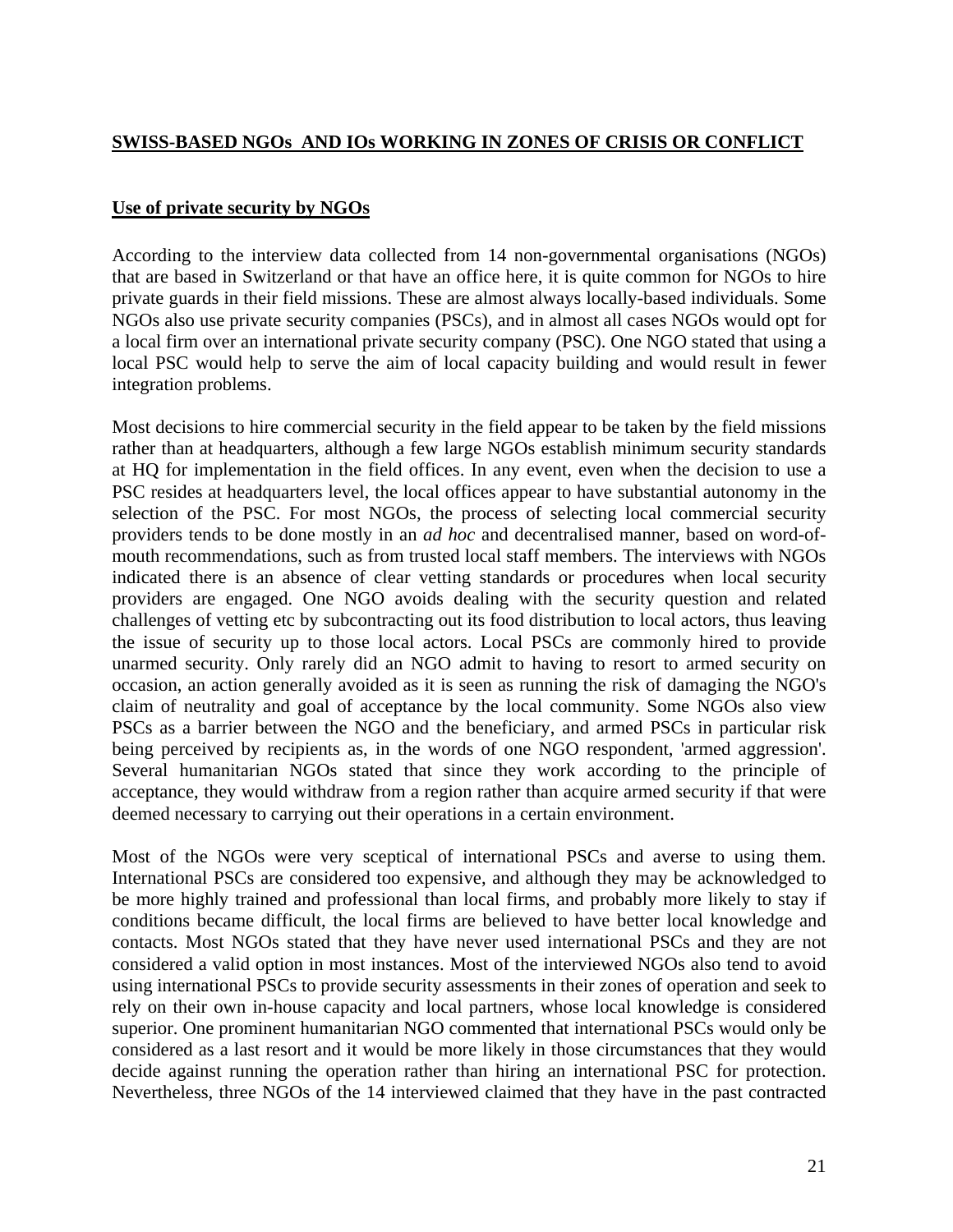<span id="page-21-0"></span>with international PSCs (for weapons collection, security information and risk assessments, and kidnap and ransom incidents), and two other NGOs admitted they had considered using an international PSC at some point. One NGO admitted that should a well-managed high profile international PSC sensitive to the specificities of NGO operations exist and having a positive reputation in the operating country, such a firm would possibly be considered. Generally, however, there was considerable scepticism voiced by almost all of the NGOs we interviewed regarding the prospect of PSCs being widely accepted by the majority of humanitarian actors.

The general reluctance of NGOs to engage international PSCs was attributed in part to the latters' perceived tendency to misunderstand NGOs' mandates and ways of working, creating problems in their relations with local communities and beneficiaries. It was also due to NGO perceptions of poor practices of international PSCs. Several NGOs that have operated in Afghanistan, for example, perceived that only a few international PSCs they had encountered there had good practices, while most were unprofessional and acted inappropriately for the local context. In particular, certain firms based in a dominant Western state had negative reputations and were perceived as acting in a lawless manner in Afghanistan. Another NGO observed that international PSCs often hired personnel who were inappropriate for the tasks they were hired to perform (example, hiring former military to perform police training and other policing duties).

#### **Paramilitaries and PSCs**

Several NGOs stated a preference for relying on public authorities (state military or police or multinational forces in the context of UN peace operations) over hiring PSCs for security. However in certain environments, where local police and military are viewed as too corrupt or ineffective, commercial alternatives may be sought. The value placed by some humanitarian NGOs on retaining independence also might, in some circumstances, lead to consideration of contracting a PSC. Some organisations have declined becoming part of the UN security system because of concerns over the impact it could have on their operational flexibility, for example, if as a result of a deteriorating security environment the UN decided to pull out of a country.

There is also an unclear distinction between local PSCs and militias or state forces in some countries, and paramilitaries that often present themselves as PSCs in order to earn extra money. One NGO noted that several international aid agencies had cooperated with local 'gangs' in Somalia, which provided information on the security situation in north Somalia. The 'gang' members consisted of former soldiers and members of militias. Another NGO noted the blurred lines between some state forces and PSCs, and that in Zimbabwe it had been unclear whether a security officer was working for the state or private sector. One NGO recounted that in Chechnya security was provided by local authorities in the form of PSCs with close links to the authorities. Another noted that some NGOs and foreign interests hire militia members in Afghanistan for security, but this raised the possibility that the security provided was a means of maintaining surveillance over the client.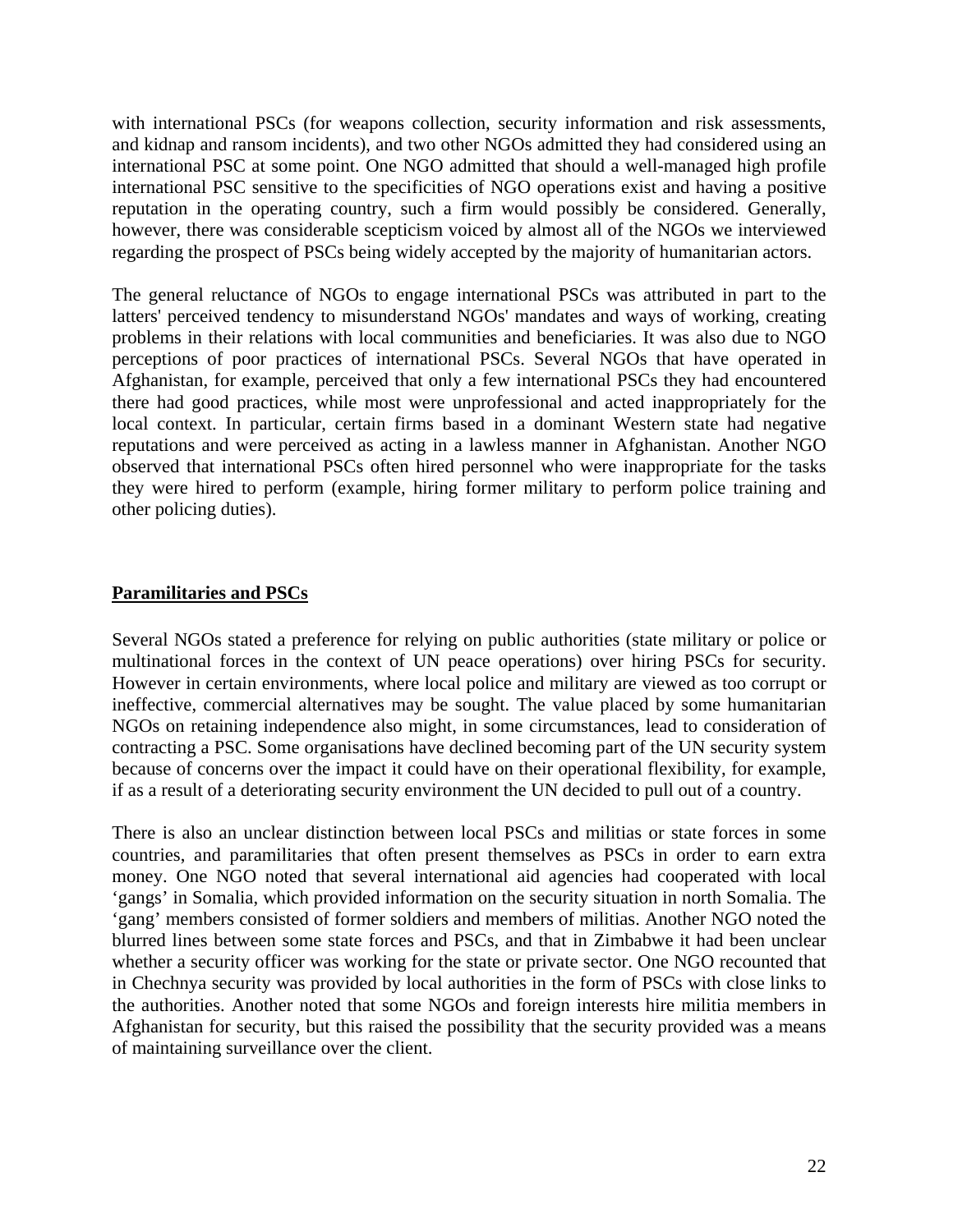# <span id="page-22-0"></span>**Vetting**

For most NGOs operating in the field, vetting of local security staff is very difficult and most NGOs appear to lack a specific vetting procedure. One large NGO which uses local PSCs for lower level security positions in the field leaves the vetting of security personnel up to the firm it has hired. Another NGO relied on its local partners at the grassroots level to conduct risk assessments and arrange protection if necessary, and maintained that it would be aware of which people had been involved in past conflicts or had committed abuses.

One NGO (represented in the interview by a retired general who sits on the ethics board of a non-Swiss PSC) observed that since the international PSC industry is still a relatively small one, the 'old boys' network' suffices as a form of informal vetting.

## **Perceptions of neutrality of Swiss PSCs**

Some NGOs were sceptical regarding the idea of Swiss PSCs trading on the neutral image of Switzerland. One NGO believed that with the proliferation of armed non-state groups and the erosion of the unified control of command, the time when having a Swiss flag and image of neutrality bringing added protection has passed. One representative doubted whether local populations would be able to distinguish between the different nationalities of PSCs, negating any advantage that Swiss nationality might suggest for such firms. One large NGO noted that while Swiss neutrality would be an advantage in some circumstances, neutrality is certainly not the only criterion that it takes into account when choosing a security provider; the reputation of the firm is equally important. Similarly, one NGO noted that neutrality of the security provider is not a main concern of those actors who are the main clients of international PSCs. Indeed, according to one NGO respondent, PSCs from one large Western state are especially viewed as instruments of that government's foreign policy but without the public oversight.

However one NGO believed that the image of Swiss neutrality still works at times, and another maintained that a Swiss PSC would probably be at less of a disadvantage in the NGO market than a PSC from one of the dominant supply states of international PSCs. In that vein, one large NGO clearly stated it would not hire a PSC or nationals from a belligerent state – thus in Lebanon in 2006 it would not use security staff from the U.S. Another NGO agreed that employing PSCs with a clear national identity, such as Blackwater U.S.A., could pose problems for NGOs seeking to be perceived as independent.

None of the NGO representatives interviewed had been approached by Swiss PSCs offering services in conflict zones, or were aware of their organisations having been approached. Again, most stated that they would work only with local PSCs.

## **NGOs on Swiss Regulation of PSCs**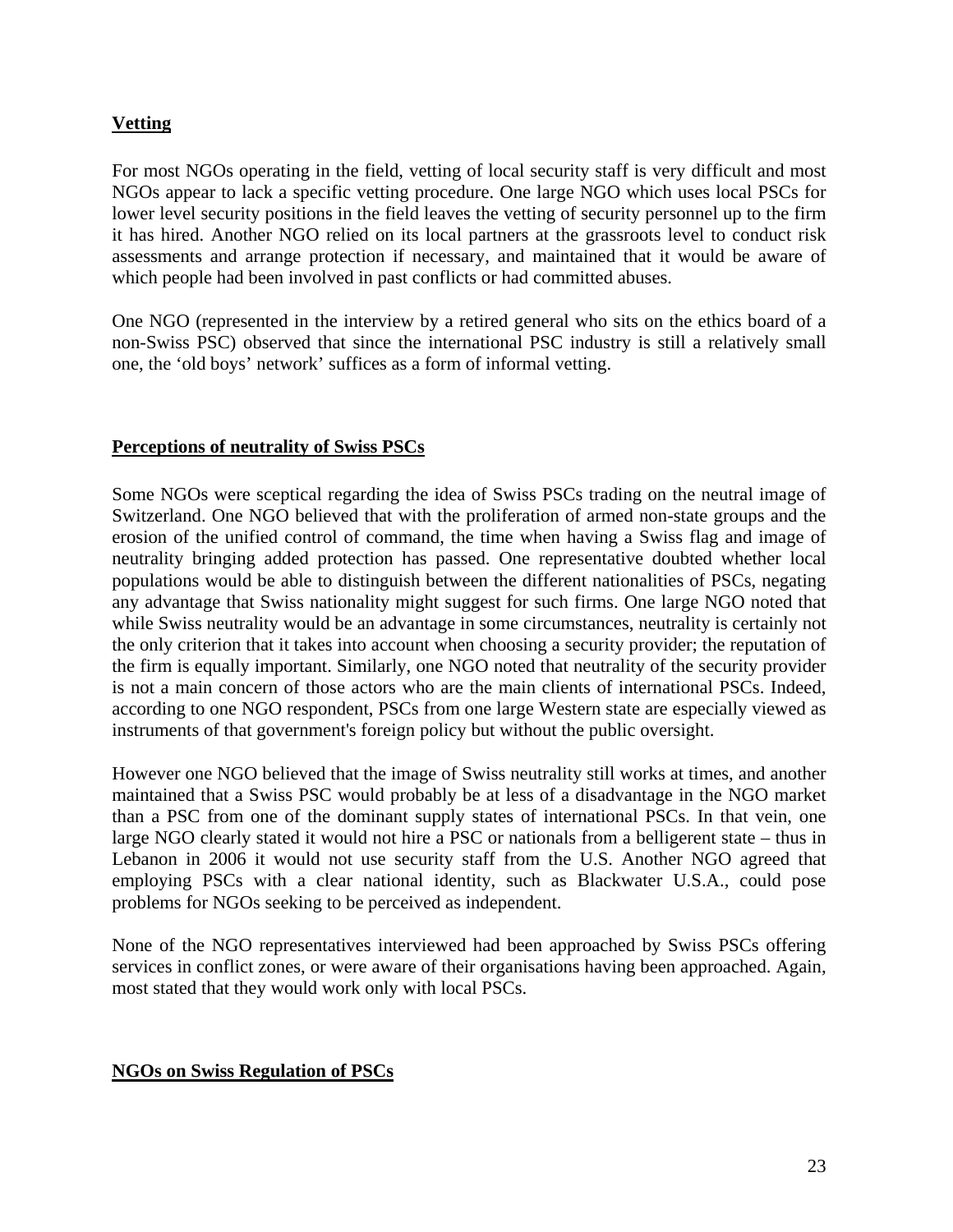<span id="page-23-0"></span>Several NGOs stated that regulation should only be undertaken by the Swiss authorities if it would constrain the PSC industry, not promote it. One NGO felt that any efforts that resulted in standardising the PSC industry would be welcome. Another stated it would like to see more than simply a registration system, and that licensing requirements should in particular concern weapons, training standards and vetting procedures. Some wanted restrictions on the functions or activities that PSCs can undertake. Another NGO felt it important to enhance the transparency of PSCs, in particular making public how many of their staff are injured and how many people their staff has injured in the course of performing their duties. One NGO wished to see gender sensitivity and awareness addressed by PSCs. Most NGOs said that they would like to see strong measures for training personnel in relevant aspects of IHL, HR and anticorruption, and ensuring accountability of Swiss PSCs to the norms of the Geneva Conventions.

It was noted by one NGO however that in order to be effective, regulation would entail heavy monitoring and enforcement commitments on the part of Switzerland. Effective regulation would have to be highly intrusive and would likely be costly for PSCs. This was expected to deter international PSCs from establishing themselves in Switzerland. Another large NGO warned that a unilateral effort to 'compel by example' could result in Swiss firms becoming less competitive internationally, and could result in their relocation to another, less regulated jurisdiction.

One NGO representative doubted that Swiss regulation would impact the broader environment because there are so few Swiss firms operating in conflict zones and high risk areas. However, Swiss regulation would have value in setting a good example. In contrast, another NGO representative believed Switzerland must be clear about the purpose of regulation and should regulate only what is relevant for Switzerland. For example, while no state would wish to impede its citizens from earning money and its firms from generating revenue, no state wants to be responsible for potential misconduct of a PSC's employees. Swiss interests in regulation, then, might focus on ensuring that the state is not held responsible for misconduct and ensuring that citizens employed by PSCs are properly vetted, adequately trained, etc.

One NGO supported regulation but said it would not have any impact on their decision to not use PSCs. However several others said that the existence of a Swiss regulatory system for PSCs might well influence their decision about whether to employ one. A large NGO which appeared to be the most frequent of those interviewed to employ the services of international PSCs, stated that it would certainly favour a firm that is regulated over one that is not.

#### **Use of PSCs by Intergovernmental Organisations**

Intergovernmental organisations (IOs) appear to constitute part of the higher-end of the potential client base of international PSCs. Those interviewed generally displayed more systematic approaches to security management at HQ and in the field than the NGOs, reflecting the greater resources at their disposal and larger professional staffs dedicated to security duties. Most of the IO representatives who were interviewed were professional senior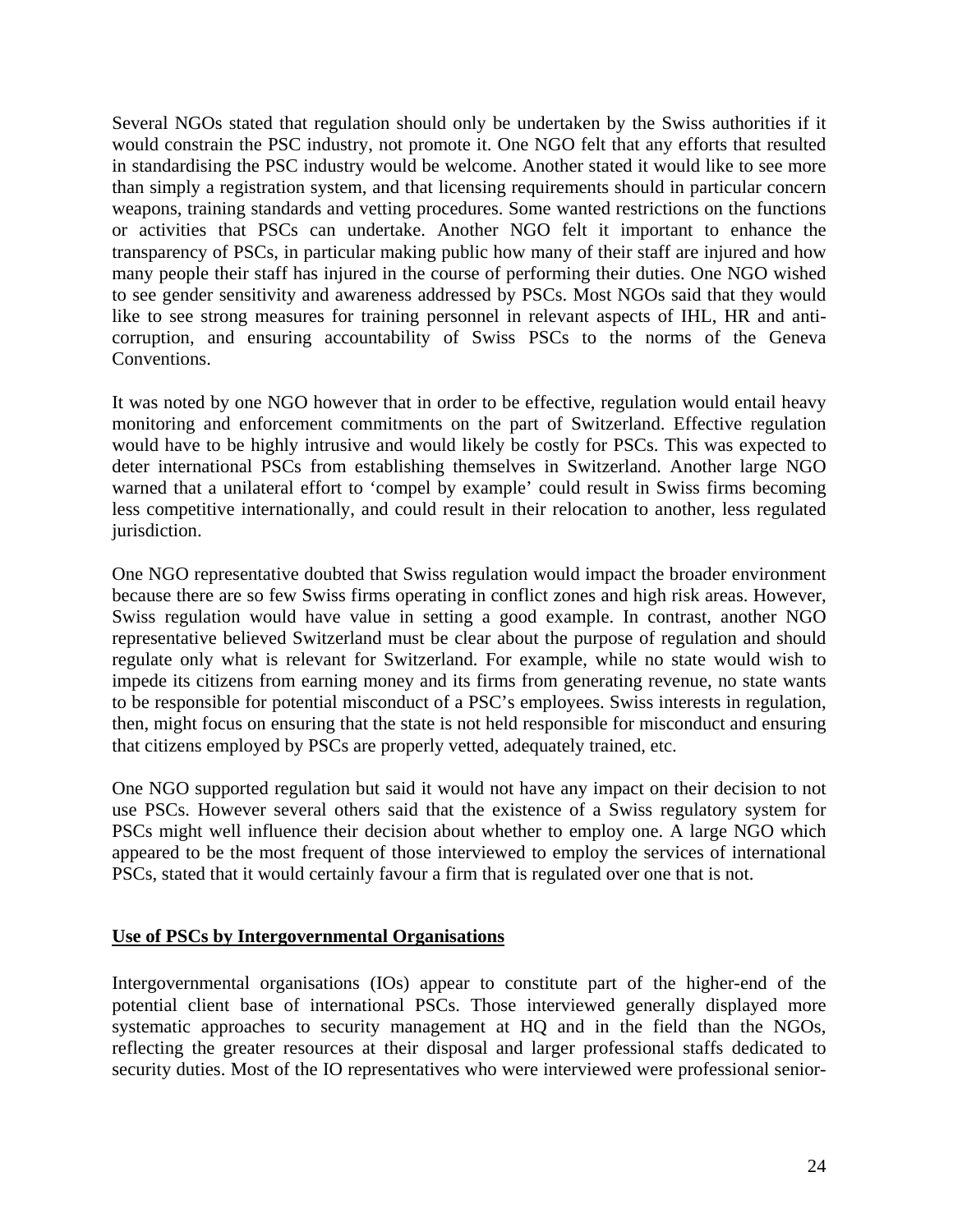level security managers who at some point had been responsible for security of missions in conflict zones.

Although most of the IOs have professional security staffs, they acknowledged that there are sometimes advantages to hiring private guards and outsourcing certain elements of security. Normally it is cheaper to outsource, and several have hired PSCs for field missions. However, these were usually local PSCs who provide unarmed perimeter guards. Outsourcing security in the field may also be done when host country military or police forces are considered too corrupt or lax to rely on. Hiring PSCs in such situations provides more assurance of security and more independence. In such situations, the IOs tend to go with well known PSCs. For example, local offices of a very large private security company having a worldwide presence are apparently commonly used by NGOs, embassies and IOs in the field because of the general reliability and standardised level of services (one interviewee drew an analogy between the PSC in question and a certain ubiquitous fast food chain).

The security managers agreed that outsourcing may carry a risk to the quality of security provided unless the client can stipulate its requirements and conditions very clearly. The security managers noted the potential for IOs and other clients of PSCs to raise the standards of PSCs if they are willing to pay more for better services (which is not always the case). One IO noted that donors have the most leverage to raise the bar on security arrangements in the field. If those who fund IOs can be convinced that the organisations require higher standards of security from commercial providers -- and provide the funds for the higher quality service -- PSCs would have incentive to improve the quality of their services. One IO security manager commented that if there were more lawsuits by injured staff and their families on the basis of lax security arrangements, it might result in better security in field missions. In a similar fashion, several security managers noted that clients who can be precise in stipulating the quality of security personnel (training, prior experience in military or police etc) in the statement of work for PSCs can ensure a higher quality of service.

#### **Specific IO approaches to PSCs**

Several IOs regularly engage local unarmed guards and hire local PSCs (unarmed) in field missions. One IO security manager who was interviewed has a major role in training the local PSC personnel who are hired, writes their post orders, and has them sign a code of conduct. The IO takes a particularly careful approach to its field security personnel because of the special problems faced by refugee populations, a fact that is often not even recognized by UN DSS. For armed security it will only rely on multinational military forces in the field, and only when the lives of their staff are at risk. One IO takes a very strong position regarding armed personnel because of the potential impact on its perceived neutrality and the fact it is essential that it be avoid being perceived as tied to any party to the conflict. Echoing the sentiment of several humanitarian NGOs interviewed (see above), being armed is perceived as offensive by potential recipients of assistance and could undermine local views of them being a humanitarian actor, and in the view of the individual interviewed, could only be justified in conditions such as those presently seen in Iraq or Afghanistan.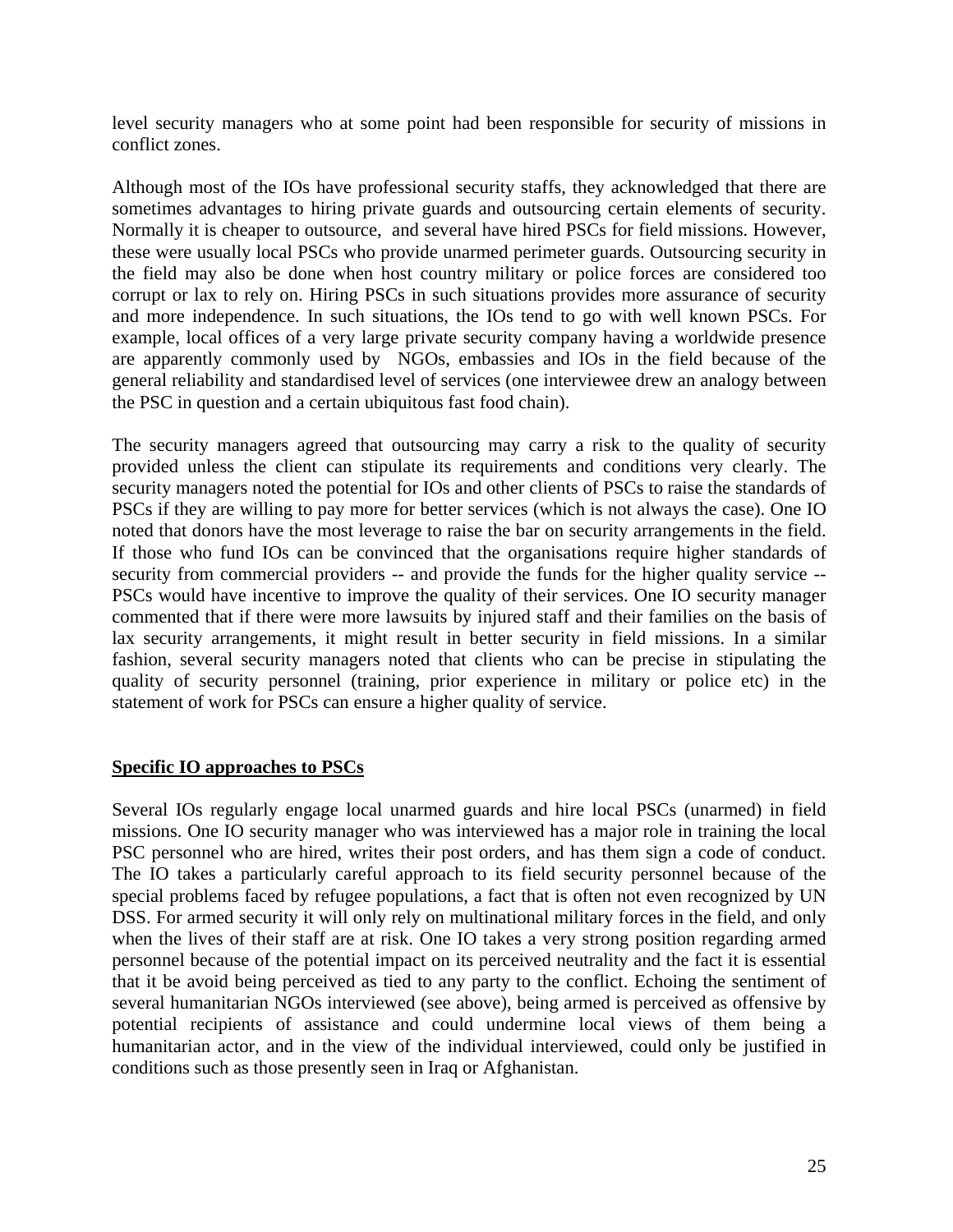Another IO that was interviewed has no field operations but staff do travel to the field to carry out technical support missions, including in medium and high-risk countries. If the security risk is such that armed escort is necessary, staff will not go on the mission. The IO may also consider engaging a local PSC to supplement its own security personnel during medium-level conferences. When a host country does not think security provision is necessary, the IO might hire a PSC for security coordination to escort the delegation. It would not hire the PSC for close protection, however. Currently the IO is reviewing the question of the involvement of PSCs in their security.

A third IO sometimes hires and trains its own guards, and has sometimes resorted to PSCs, both local and international firms (note that local firms are often wholly or partly owned by international PSCs). Sometimes international PSCs also provide risk analysis. Local delegations are responsible for the outsourcing of security, and wherever possible when outsourcing, the IO tries to go local. There was hope that the headquarters could move beyond its current general guidelines for outsourcing and provide more specific guidance on hiring local PSCs. Hiring of PSCs often is done on the basis of word of mouth recommendations. This IO notably does not resort to PSCs for hostage and ransom situations, since it believes it has better contacts with the different parties on the ground than any of the PSCs.

When a fourth IO employs PSCs, most of its agencies hire local firms, often relying on national authorities and other members of the IO security community to give advice on the reliability of companies. Another IO, on the other hand, stated that it preferred to work with well known international PSCs because of their reliability and references and stated that the use of PSCs is highly encouraged. Not only are local police and military are often unable to provide for the security needs on the ground, but using PSCs also allows international organisations and NGOs to distance themselves from, in some instances, corrupt governments. The IO also stated that during crisis situations there is often a mass influx of international PSCs to fill the security vacuum. These PSCs often train local ex-police and ex-military officers up to international standards, allowing them to pass on their knowledge. Another IO representative also supported the use of high quality PSCs by international organisations when absolutely necessary, namely when the militaries of warring states are unable to provide for the safety of civilians. It felt that a Swiss PSC could have an important added value because of Switzerland's neutrality.

One IO recently drafted a discussion paper on the use of PSCs in humanitarian operations and has attempted to spur debate on the topic within the humanitarian community and put the issue 'on the table'.This was done in recognition that in high-risk areas, other humanitarian organisations and large NGOs are already using private security contractors. However one interview subject admits that PSCs remain a taboo subject among humanitarian actors, and certain IOs are quite resistant to even discussing the subject. For that reason, the various IO security managers interviewed in Geneva were generally sceptical that the initiative would gain the support of the humanitarian community.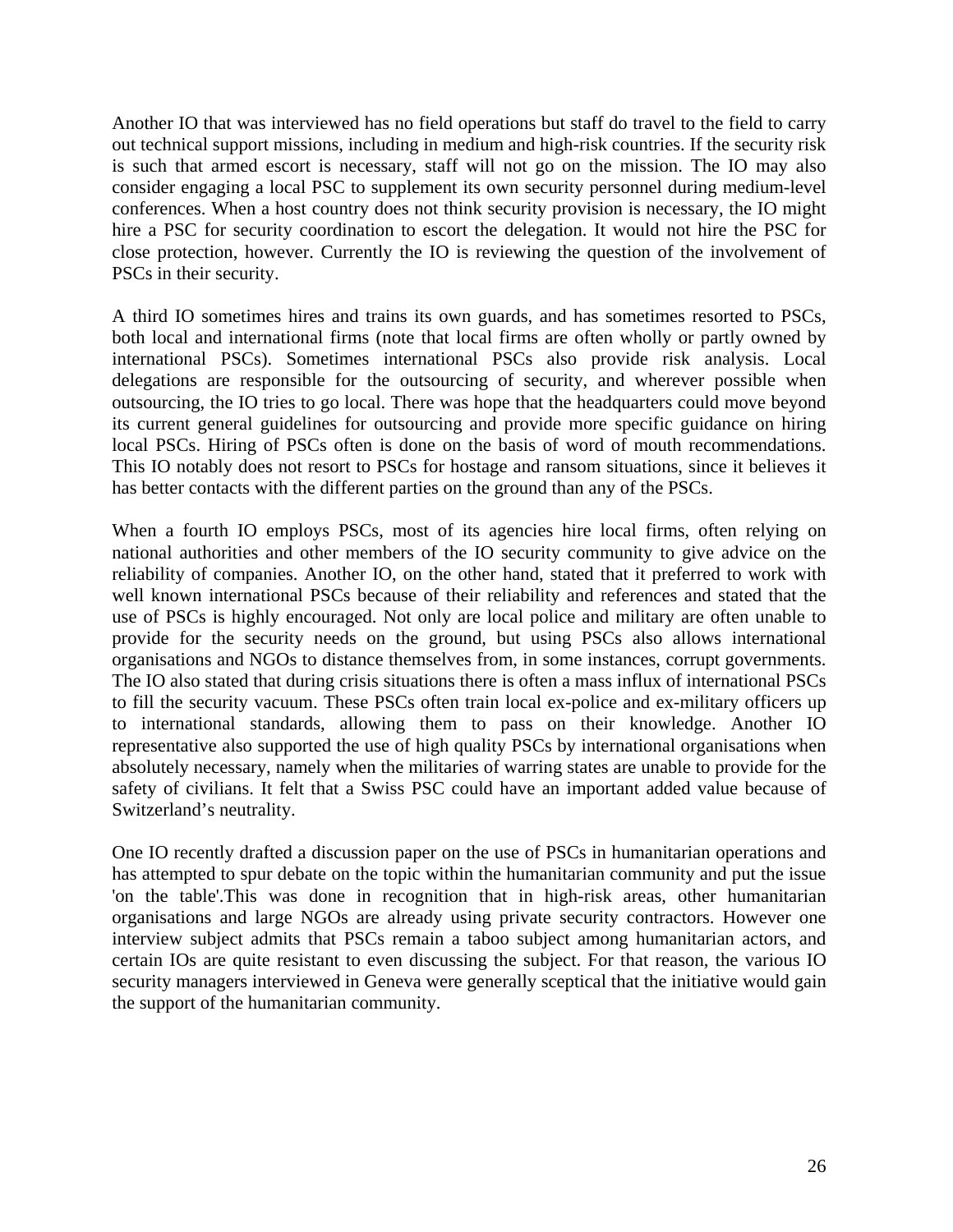## <span id="page-26-0"></span>**IO views of the Swiss PSC industry**

The UN security community is relatively small and there is good sharing of information and advice among security managers, both at HQ level and in the field. With more resources, a higher level of professionalism, practical experience in handling security, and a close-knit community to provide information and advice, the IO security managers appeared informed on Swiss PSCs and well equipped to evaluate their services at home and in the field. Most of the IO representatives were familiar with the domestic Swiss commercial security industry, many of them having engaged Swiss PSCs for elements of HQ security.

Switzerland was described as having a wide range of security providers, from high-level professionals to security guards who fail to live up to the minimum standards required by international organisations. All of the professional security managers expressed a desire to see improved standards in Swiss PSCs.

It was also noted by the IOs that Swiss PSCs are not typically engaged in working overseas and in conflict zones, so they tend to lack relevant experience. One IO stated it would not look at the country of origin of the PSC, but at who could best fulfil the contract, with the key criteria for evaluation being cost, quality of service, and reputation of the firm.

None of the IO representatives had heard of their organisations being approached by Swissbased PSCs offering their services overseas. However, some of them knew of a few smaller Swiss PSCs which operated transnationally (often escorting wealthy clients on travel), and also knew of a few Swiss PSCs that wish to work abroad for NGO/humanitarian clients.

## **Perceived Neutrality of Swiss PSCs**

The intergovernmental organisations interviewed had very different opinions concerning the question of neutrality. One IO representative believed that Swiss neutrality was a definite commercial advantage for Swiss PSCs. According to another, for many recipients of assistance, the fact that someone wears a uniform or carries a gun automatically disqualifies him from being a 'humanitarian', and that a Swiss-based PSC with a borrowed 'image' of neutrality would not change the minds of the humanitarian community. Another security manager with considerable field experience also noted that in terms of neutrality, Norway may be seen as more effectively neutral in many contexts. He suggested that instead of neutrality, Switzerland's geographical position is more interesting for PSCs looking to operate transnationally in terms of logistics, the presence of many banks, and the presence of humanitarian organisations (for lobbying). Additionally, Swiss expertise in emergency/disaster response is an advantage for natural crisis situations. One representative noted that hiring a Swiss-based PSC for the IO's field missions would be perceived as very strange in the context of the UN system for security.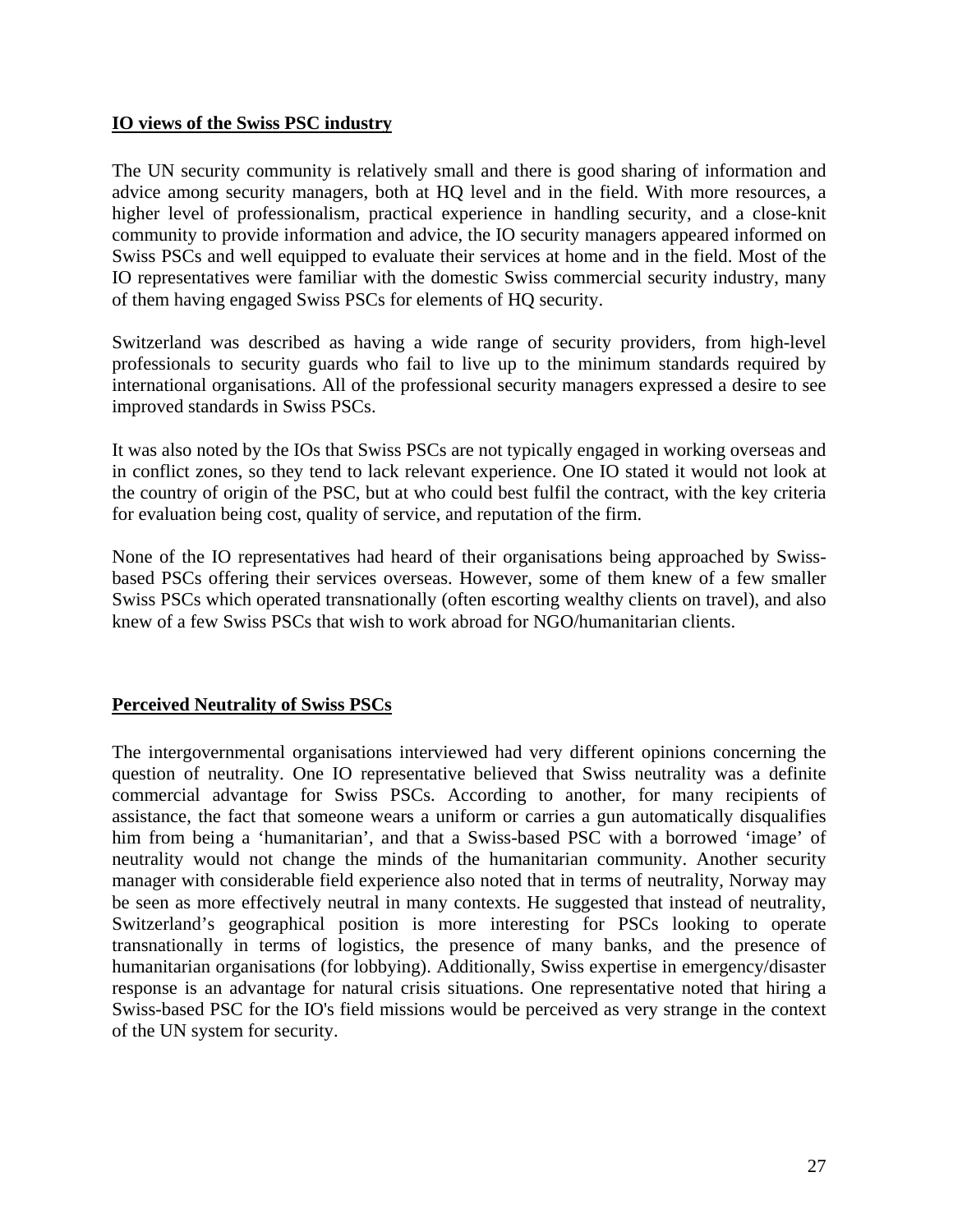## <span id="page-27-0"></span>**Vetting**

The representatives of the international organisations who were interviewed all spoke of the difficulties of vetting personnel in/from crisis zones, and is a challenge, if not impossible, since documentation and information are often unavailable. Background checks and the interview process were said to be more effective ways to vet in such situations. In the field one IO recruits mostly by word of mouth among UN agencies, the advice of local authorities regarding which private security companies are reliable, and networking among the international security community present in the field. Former military and police are the traditional pool of recruits for the local guards, and respondents said that it is very difficult to tell if they have committed human rights abuses in the past. One IO also examines references to check for multiple credible references with consistent views. The references may also be an indication of who the individual's local patrons are. For one IO, the local vetting process must be cleared by UN DSS (New York), and HR, management and FSA sit in on interviews of local security staff. Ultimately, the IO felt that local communities would inform it if it had accidentally hired as a guard someone who had been implicated in genocide or human rights abuses.

## **Regulation of PSCs**

All of the IO security managers welcomed more regulation that would improve the overall level of standards of PSCs. Federal-level regulation, a licensing system and a body ensuring that minimum standards are respected were recommended. One further suggestion was that licensing at the national level could possibly be supplemented by a system of accreditation at the international/regional level.

One issue that was raised was whether a Swiss regulatory initiative would only be targeted and affect firms, or whether it would also attempt to constrain the behaviour of Swiss clients of PSCs.

According to one respondent, the main problem with regulation by the Swiss government would be the limited impact that this would have on non-Swiss PSCs outside Switzerland, which is where both the main sources of supply and demand are.

Several of the Geneva-based IO representatives tended to agree with the idea that firms regulated by Switzerland (and whose employees have been trained in human rights, the Geneva Conventions and international humanitarian law, international law and anti-corruption) could make them more palatable to the NGO and humanitarian communities, and that this could indeed constitute a brand advantage for Swiss PSCs. This was refuted by one IO security manager, however, who stated that while they would be in favour of regulation, humanitarian organisations would continue to prefer relying on official assistance (i.e. multinational forces) for protection rather than PSCs.

One IO representative noted that Switzerland currently has very low minimum standards for training of PSCs. These standards should be increased. He suggested making the BPF (*Brevet*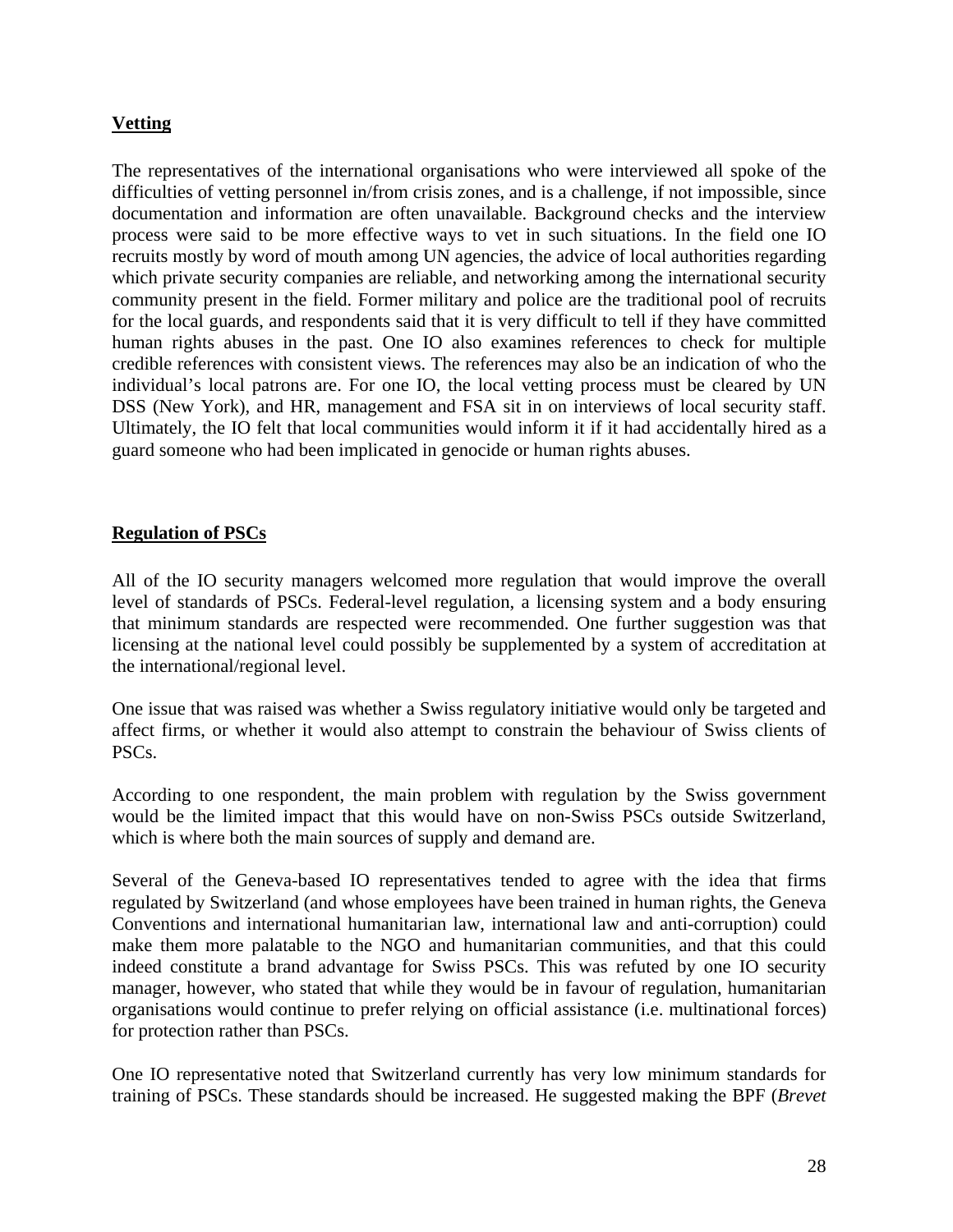*professionnel fédéral*) mandatory for all Swiss private security personnel; at present only a few guards from high-end firms pass the BPF. He thought that PSCs should be required to know more about the legal context in which they operate  $-$  e.g. how much force they are legally allowed to use in performance of their duties. By improving basic standards for Swiss PSCs through mandatory training and certification, regulation could help to prevent large foreign firms from taking over the Swiss market.

One large international organisation involved in humanitarian affairs welcomed regulation but acknowledged the difficulties it would entail. The representative found the 'Swiss Initiative' of the Swiss Department of Foreign Affairs and the ICRC very much needed. He also thought a one-stop website would be very useful for the humanitarian community. More specifically, he recommended inclusion of a section on guidelines and best practices (a practical checklist) for working with PSCs. Such guidelines and best practices would also be applicable for NGOs working in conflict and post-conflict environments. He further maintained it would be very useful for NGOs to know what their security guards are allowed and not allowed to do in specific environments.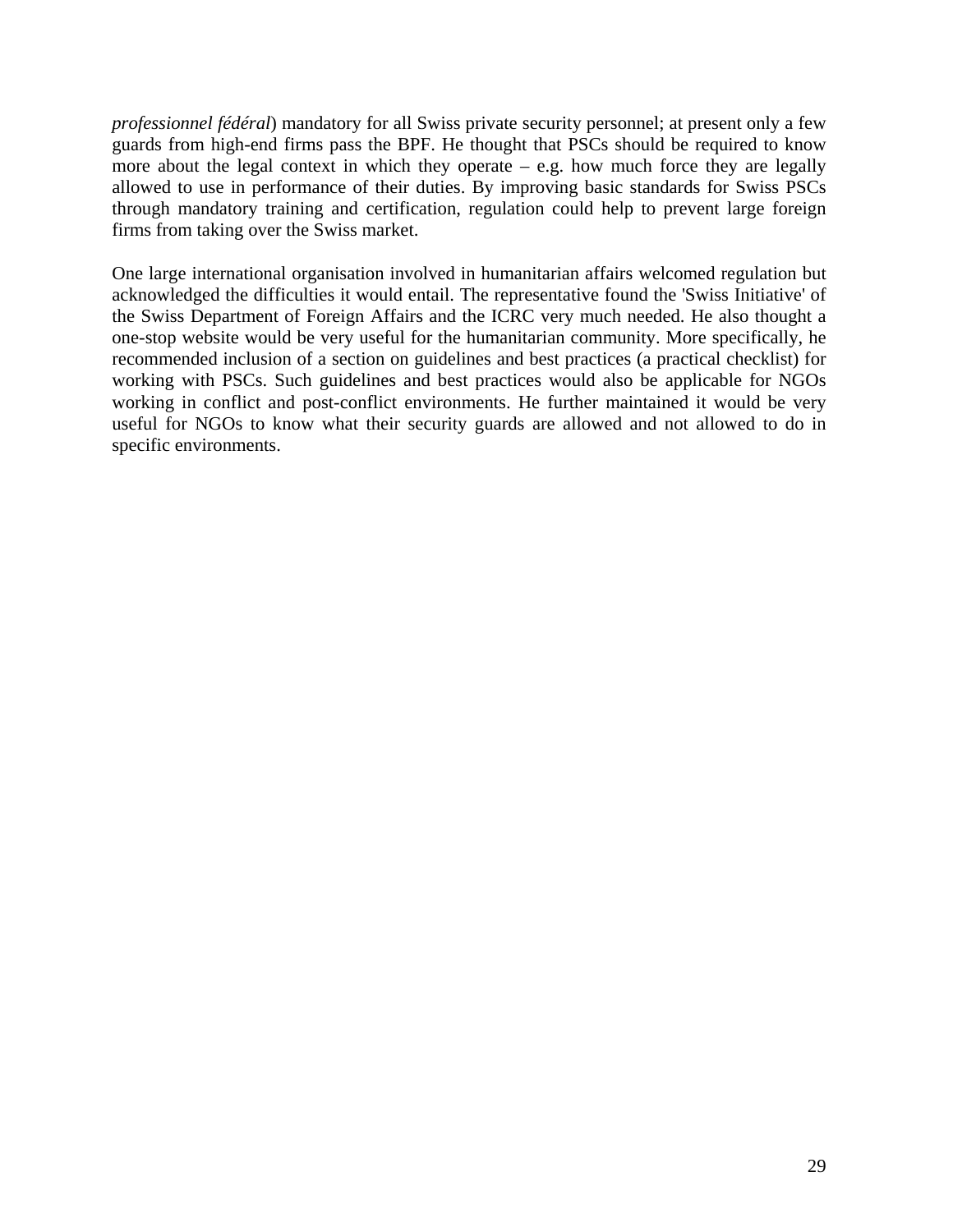# <span id="page-29-0"></span>**CANTONAL POLICE FORCES**

A questionnaire was sent out to all cantonal police forces to establish their position with respect to domestic Swiss private security companies and how they regarded their role with respect to security companies that are based in their respective cantons and working in zones of crisis or conflict. Responses have, to date, been received from the Cantons of Appenzell, Basel Stadt, Bern, Fribourg, Geneva, Glarus, Jura, Neuchatel, Schwyz, Solothurn, St. Gallen, Ticino, Uri, Valais, Vaud and Zurich.

The cantons of Fribourg, Geneva, Jura, Neuchatel, Vaud and Valais are signatories to a *concordat* governing private security companies. The conference of cantonal police chiefs decided on 10 November 2006 that all cantons, should either accede to the *concordat* or should introduce legislation to align themselves with it.

The responses to the questionnaire are summarised below:

## **Formation of a Private Security Company**

In the *concordat* cantons the requirement is for an individual wishing to set up a private security company to be of good character, liquid, a Swiss, EU or Schengen national or have a permis d'établissement and to have public liability insurance. Similar regulations apply in Basel Stadt and Solothurn, but in Uri, Zurich and Bern there are no specific regulations.

## **Forced Dissolution of a Private Security Company**

Those cantons that have regulations covering the establishment of a PSC also have provision to dissolve that company or revoke its licence if the conditions are no longer met. There have been four reported cases of companies having their licences withdrawn, two for administrative infringements, one for insolvency and one for breach of the Swiss Penal Code.

## **Background Checking of Security Personnel**

In the *concordat* cantons the police will check the criminal and, possibly, the medical and judicial records of all personnel wishing to be employed by a security company. In Schwyz, Uri, Bern and Zurich there is no requirement to carry out background checks of personnel before they are engaged by a security company.

The police are able to check French criminal records by applying to Bern who then apply to the French authorities. There exist no such agreements with other countries. In the case of the *concordat* cantons, if a prospective employee comes from another country than France or Switzerland he must bring evidence with him that he has no criminal record.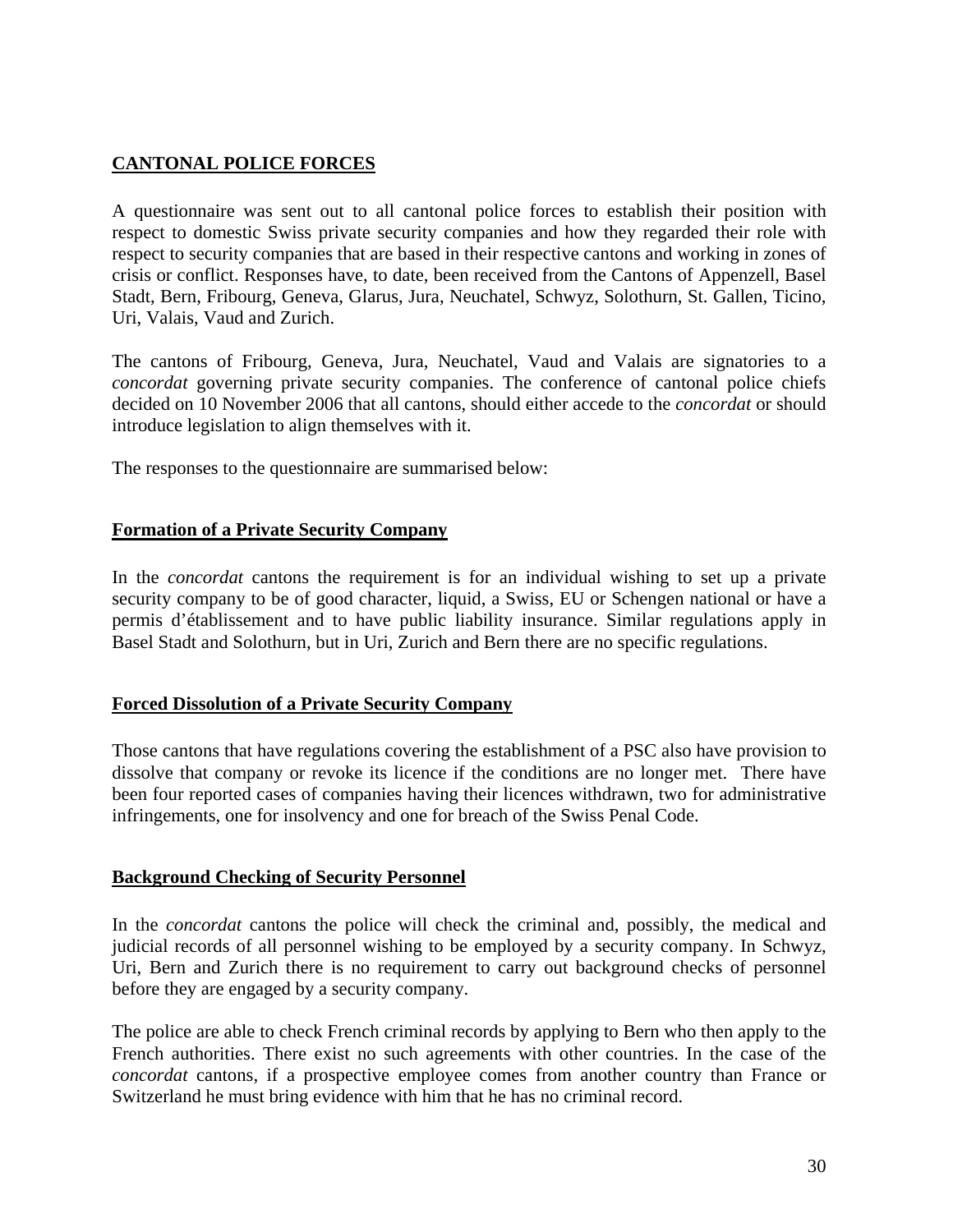## <span id="page-30-0"></span>**PCS Operations Overseas**

Jura, Uri, Bern and Basel Stadt state that there are no PSCs based in their cantons operating overseas. Solothurn states that a PSC operating outside of Solothurn, even if based there, does not fall under the responsibility of the cantonal police as far as its overseas operations are concerned. All respondents reported that they do not have a mandate to monitor the overseas operations of PSCs based in their cantons and nor do they have any arrangements with overseas police forces that would facilitate the monitoring of such activities.

## **Respect of Humanitarian Law Overseas**

Geneva stated that a PSC suspected of violating IHL overseas could be held to be in breach of article 15 of the *concordat*, which requires them not to break the law, and so could have its licence revoked. Neuchatel, Uri, Bern and Vaud made it clear that such violations would be seen in the light of the existing criminal law and that the fact of the act involving a security company would not play a role.

## **INTERNATIONAL SECURITY COMPANIES**

Only one international security company was interviewed for this study, a large, wellestablished multinational one. This company was chosen because it already has a substantial volume of work in Switzerland in crisis response, investigative work and other areas including risk assessment. It has also made the biggest expansion into continental Europe, having opened offices in several continental European capitals. This international PSC was also mentioned by several interview subjects as having provided services for them in the past. The following issues were discussed:

#### **Basing in Switzerland.**

The interviewee stated that his company will generally 'go where the clients are' but that it must be worthwhile to open an office. He could see some value in opening an office in Switzerland in order to serve clients wanting investigative type work, but he felt that the market for overseas security provision is not sufficiently strong in Switzerland to justify the expense involved in opening an office.

An interesting possibility here, though, is the parallel with the perceived situation in the Nordic countries. Scandinavian business generally is more expeditionary in nature than are their armed forces and this is seen as resulting in a 'security gap'. Other nations with more expeditionary military traditions, such as the UK and France, are better placed to develop private security companies that can sell their services overseas so are filling the security gap in the Nordic countries. Although this disconnect between business and the armed forces can also be seen in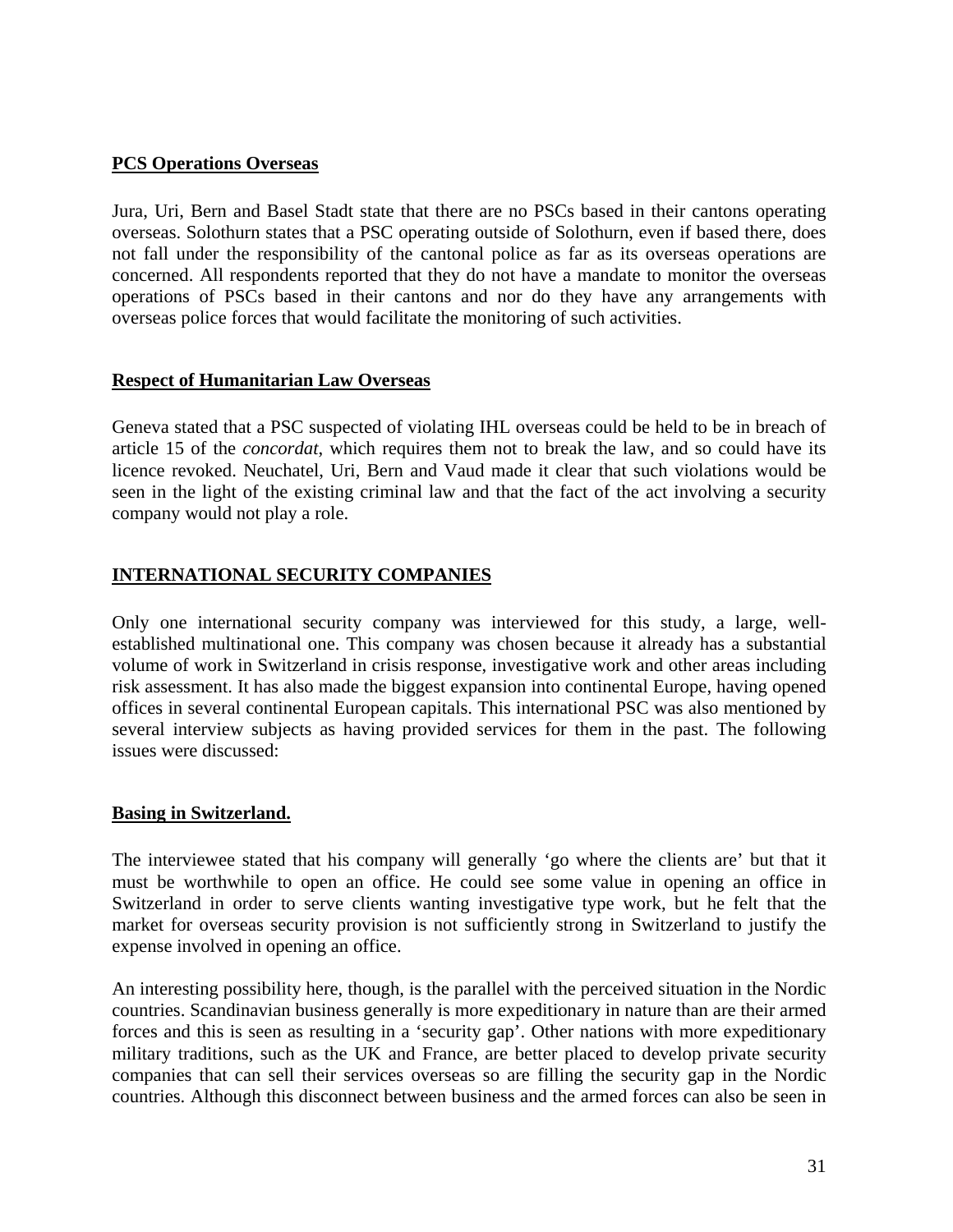<span id="page-31-0"></span>Switzerland it is probable that the Swiss tradition of neutrality and non involvement even in European wars means that Swiss companies operating overseas are more likely to seek low profile security solutions.

## **NGO and IO and NGO Market**

The interviewee felt that this is a growth market but that it will only ever offer a limited revenue stream. The main work that the company does for this type of client deals with risk analysis workshops, security concept consultancy and a training of security officers. He is aware that his company's services are expensive, so he accepts that their provision to NGOs is unlikely to go beyond occasional consulting and training contracts. Again, he could see that there would be some benefit in setting up in Switzerland in order to service this type of client, but he had doubts about the profitability of such an operation.

## **Insurance**

The interviewee felt that insurance companies do not generally find it worthwhile to get involved in assessing the capabilities of providers in such basic areas as guarding services. He does, however, feel that they take a close interest in kidnap and ransom response, and he believes that it is for that reason that the kidnap and ransom market is divided between so few providers, with his company being a clear market leader.

## **Regulation**

The interviewee described his company as being keen to be regulated because they are convinced that regulation would generally be beneficial to the business and so to clients. He feels that regulation must have teeth, be genuinely enforceable, and applicable over as wide an international arena as possible.

When asked whether the existence of regulation in Switzerland would make any specific difference to his company he said that that depended on the nature of the regulation, but that if it involved companies getting some form of stamp of approval from the Swiss government then he thought that this in itself might be a good reason to locate in Switzerland. He also said that he would be very surprised if other reputable international companies did not feel likewise.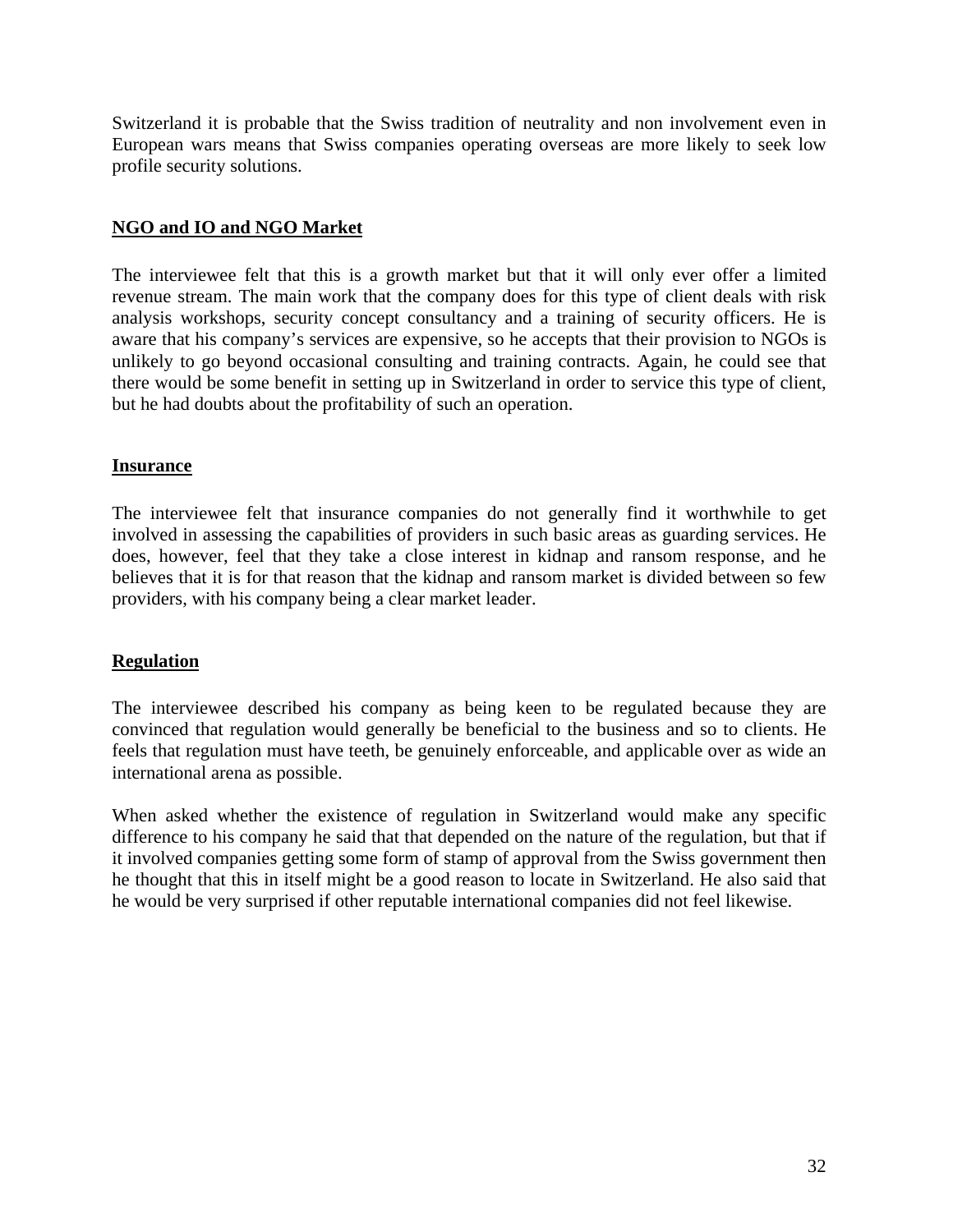## <span id="page-32-0"></span>**EVOLUTION OF THE WIDER EUROPEAN MARKET**

The international private security industry that offers services in zones of crisis or conflict is currently dominated by firms based in the US and UK, with a few exceptions of firms based in other countries. It was suggested in the *plan directeur* that the introduction of more rigorous legislation in France might have driven companies from France to Switzerland. We found little evidence for that. The legislation introduced in France<sup>[6](#page-32-1)</sup> appears to do little to alter the status or operating environment of private security companies, being restricted to an attempt to align French law with France's position with respect to mercenaries as manifested in France's ratification of the first additional protocol to the Geneva Conventions, including article 47, which deals with mercenaries. The discussions leading up to the passing of the French law made it clear that regulation of private security companies was regarded as a subject to be dealt with at a later stage, if at all.

There is a general consensus among informed observers that private security work in Iraq is beginning to slowly dry up, as a result of the continuing insurgency that has derailed many reconstruction projects, controversy surrounding the behaviour of foreign PSC personnel, and the expected eventual withdrawal of US and allied troops. As private security work in Iraq has become more dangerous, moreover, it has also become less lucrative as contracts with the main client for private security services there, the US Government, have declined since the 2004 'boom' in demand. Increased competition among firms providing commercial security in Iraq has led many firms to shrink their margins by lowering personnel costs, recruiting more host country nationals (Iraqis) and third country nationals, often those from former war zones (e.g. Serbia, Colombia), for much lower salaries than their Western counterparts. Further, the international private security industry is undergoing continuing consolidation, with larger firms buying up smaller ones. There are also a growing number of cooperative transatlantic ventures, as UK-based firms seek access to US markets, including the highly lucrative homeland security market, and as US-based firms seek to diversify beyond their traditional reliance on US Government contracts and develop more private sector clients. International PSCs are also seeking to diversify, both on geographical and functional terms, seeking new markets in the former Soviet Union, Africa and Asia, and developing new lines of services in areas such as security sector reform (SSR), private intelligence and risk management.

#### Presence of international contractors in continental Europe.

 $\overline{a}$ 

There are various private security firms based in other European countries offering services in crisis zones. A PSC based in France is probably the biggest continental European provider of overseas security services. Founded in 1997 as a continental European alternative to the UK/US domination of the market, they at first worked mainly for French commercial concerns in traditionally French dominated areas of North and West Africa. This was a success and aided by a capital injection from a French financier, the firm has now expanded into South America and opened an office in London. Interestingly, the firm has regional offices in South America, the Middle East, Africa and Moscow but its subsidiary, which deals with physical

<span id="page-32-1"></span><sup>6</sup> Code pénal article 436, inséré par Loi nº 2003-340 du 14 avril 2003 art. 1 *Journal Officiel* du 15 avril 2003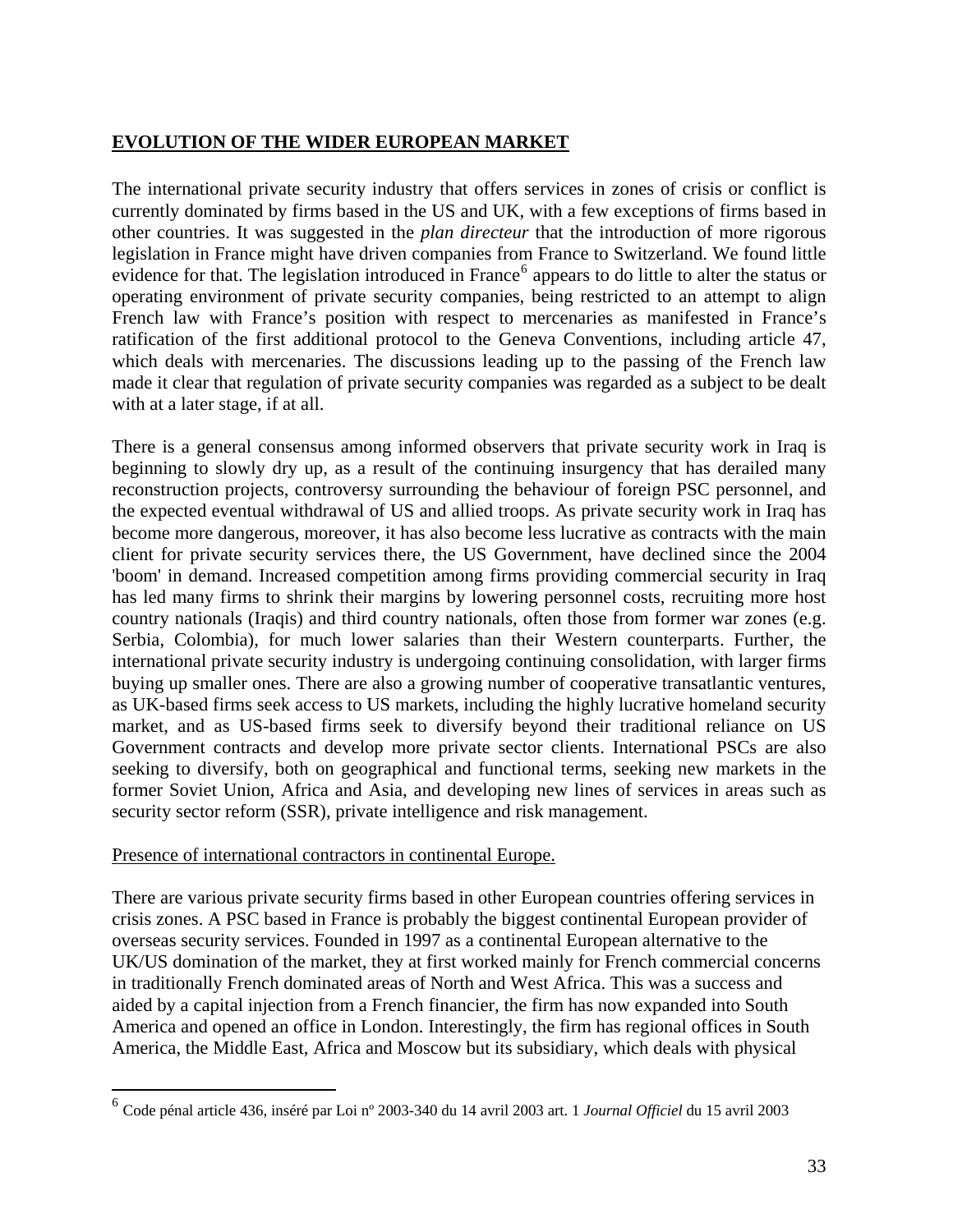protection, is housed in London. The relationship between London and the regional offices in unclear, but this structure would seem to imply that, notwithstanding the local competition, London is the best place for a company offering international physical security services to base. Similarly, another French firm, formed in the late 1990s by former French army officers to operate in zones of crisis or conflict for commercial clients has chosen to have its main offices in Delaware, London and West Africa, again implying that there is little to be gained from offering physical protection services from a base in continental Europe. A third French firm is smaller than first one, but similar in mindset, objectives and structure.

One German based company has close links to a better known British private security firm. It is unclear whether the German firm is in shared ownership with the British one or is independent but it is clear that the German firm sees its market as being among German speaking organizations operating in zones of crisis or conflict. The firm offers physical protection services and is active in Iraq. This might imply that there is a market for companies deliberately targeting the German speaking international business community.

It has been overtly stated by players within the French industry that they see the possibility of offering a counterweight to so-called 'Anglo Saxon' market domination as being an important part of their brands.<sup>[7](#page-33-0)</sup> This general French tendency to see their role as being to offer the 'alternative' to UK/US domination, together with the restructuring that followed the recent professionalisation of the French armed forces probably explains the apparently more rapid development of the French market than others in continental Europe.

 $\overline{a}$ 

<span id="page-33-0"></span><sup>&</sup>lt;sup>7</sup> See for example interview with David Hounus, Commercial Manager of SECOPEX, 23 July 2003, available at <http://www.afrik.com/article6393.html>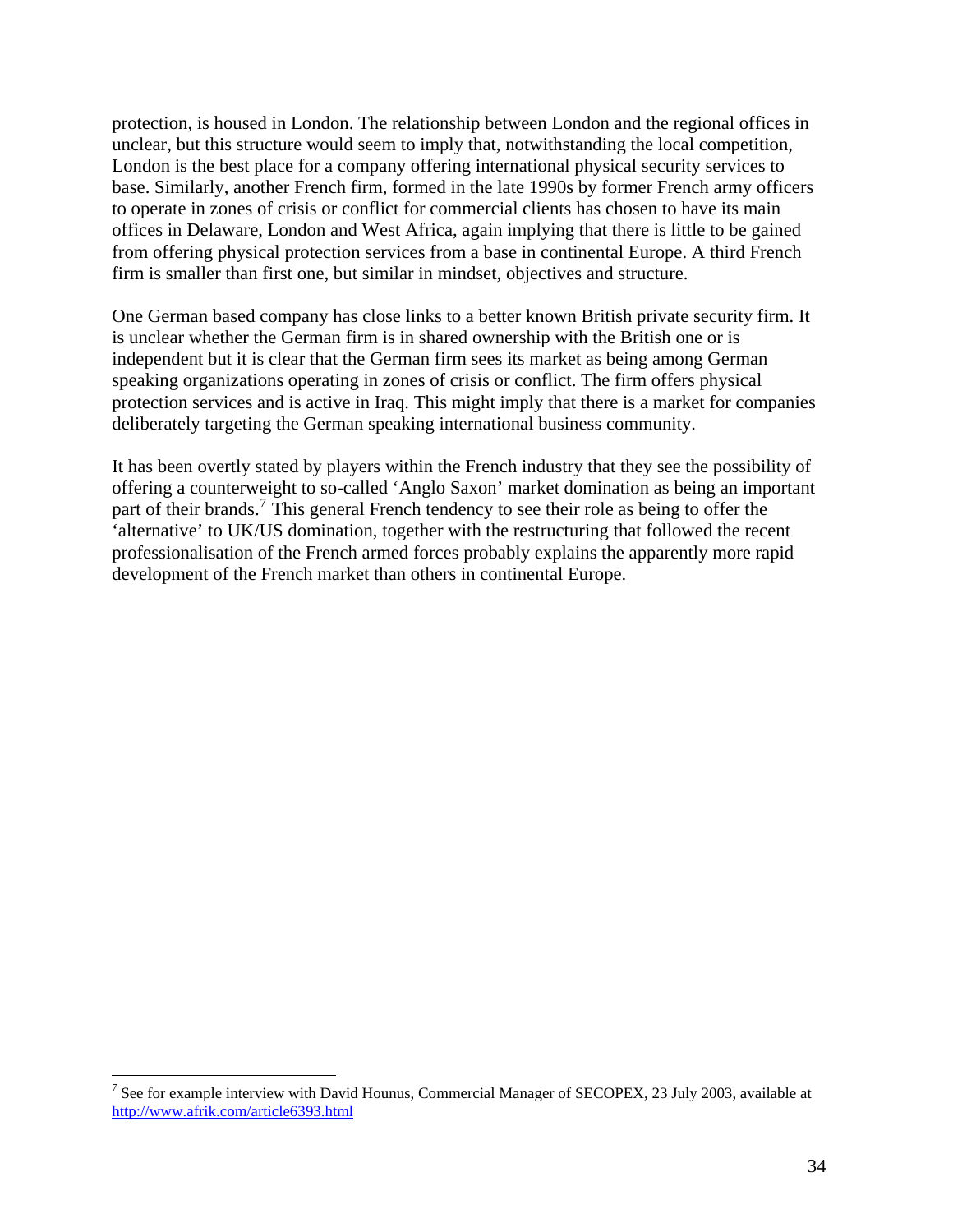# <span id="page-34-0"></span>**CONCLUSIONS**

## **The Current State of the Market**

Based on our interview data, it appears there is very little activity at present by Swiss-based private security companies in zones of crisis or conflict. Among the companies we interviewed, only four could claim to have such activities.

As far as security companies based elsewhere but receiving their mandates from Switzerland are concerned there do seem to be a large number, most of whom are working for Swiss-based international corporations. The large majority of these security companies appear to be local to the areas of operation of their clients, and as such any attempt to regulate them is likely to be fraught with difficulty. It may be possible to impose some sort of regulation by binding their Swiss clients to certain governance engagements when engaging overseas security companies but policing of such a regulation would be problematic. For the most part, the large international security companies retained by Swiss corporations and a few large IOs and NGOs are those providing Kidnap and Ransom crisis response services. Regulation of these companies also promises to be difficult, and is unlikely to entail substantial benefit.

We have not come across any Swiss-based companies acting as intermediaries for security contracts in zones of crisis or conflict.

It is not impossible that there are some security companies based elsewhere, operating in zones of crisis or conflict, that are owned by Swiss commercial or private concerns. The task of identifying such firms is daunting, however, and in our view is unlikely to offer high returns for the amount of work involved.

#### **Possible Evolution of the Market**

The main engines that would drive any evolution in the market are discussed in turn.

#### Large Swiss Corporations

One of the potential primary drivers for any evolution in the market is likely to be the large Swiss corporations that work overseas and require their facilities, property and personnel to be protected. These companies have been nearly unanimous in stating a preference for use of local security providers in the countries of operation. Even in those rare cases where they might consider use of international providers they are unanimous in saying that they think that it would be very difficult, if not impossible, for a Swiss-based company to penetrate such a mature market.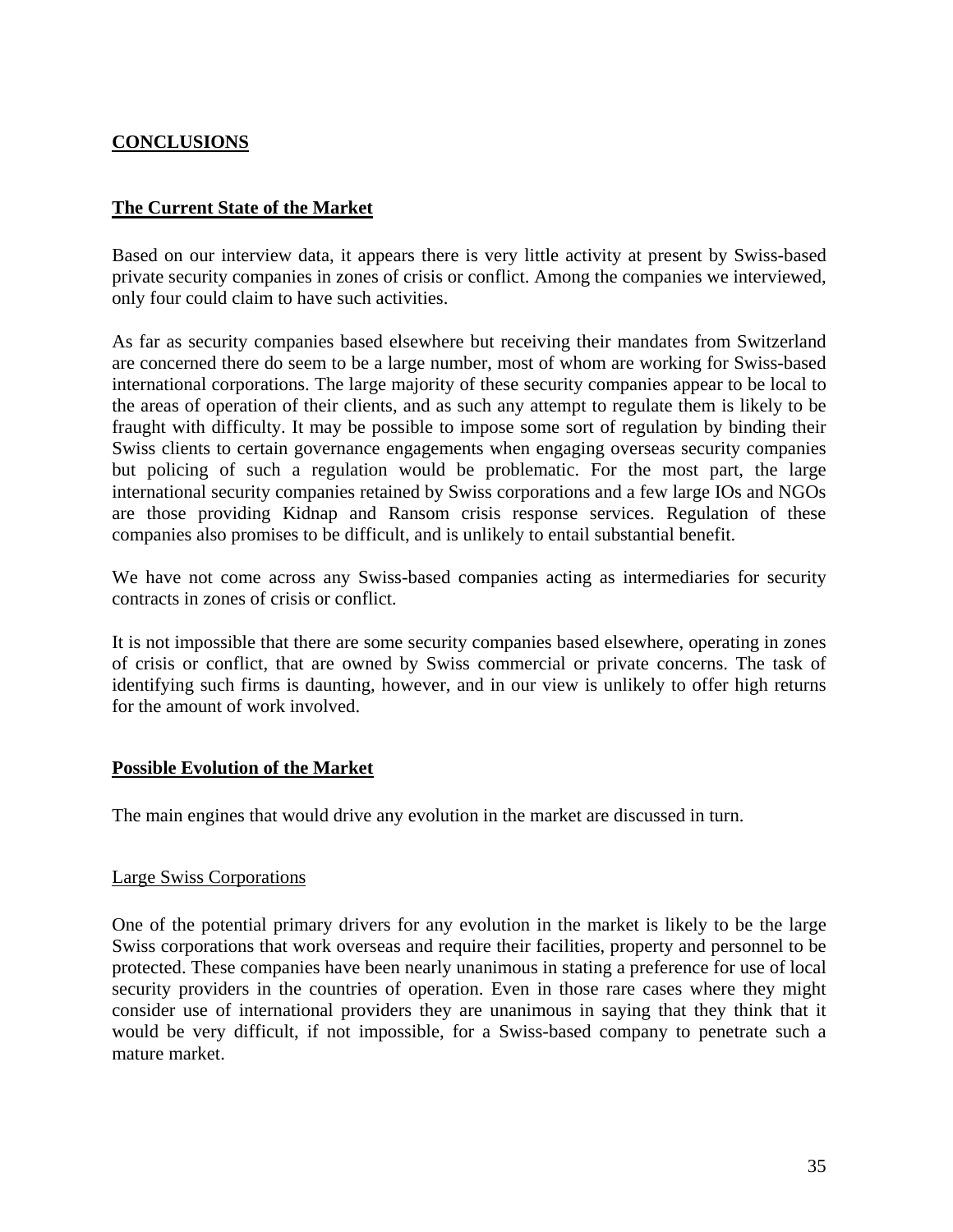#### <span id="page-35-0"></span>NGOs and IOs

There is a growing concern among the NGO and IO communities about security issues in their countries of operation, driven by the increasing numbers of documented attacks on humanitarian aid workers. This trend has some potential to impact on the evolution of the market for Swiss-based private security companies offering services in conflict zones. However, if the findings of our interviews are indicative of perceptions in the broader NGO and IO community, any impact would likely be limited because the prevailing sentiment in these organisations is to prefer to use local commercial security providers, whether individual guards or private security companies. This is due to several factors, including the need of many NGOs and humanitarian actors to be perceived as neutral actors, the common principle of operating on the basis of acceptance from the local community, the desire to build capacity in the country of operation by using local individuals and firms whenever possible, and continuing deep suspicion within the NGO community especially of international private security companies. Furthermore, even if certain large NGOs and IOs with field missions in high risk areas are using international private security companies more than they did a few years ago, they still do so very much as a last resort. Given the continuing resistance in this sector to using international PSCs, we expect that the value of the market is not likely to be sufficient to attract major investment in Swiss security companies.

The above conclusions are reflected in the very low number of Swiss based PSCs that have attempted to penetrate this area. The experience of one Swiss PSC that has attempted to gain a foothold in this market is that NGOs hire locally and thus any provider needs to approach field staff in the area of operation. No Swiss provider has a sufficient international presence to make convincing approaches to NGO field staff. Furthermore, there is an awareness of the tension inherent in the NGO community's attitude to security and the fact that this will never be a market that compares in profitability and scale with that offered by commercial and governmental organisations. The overall view, therefore, of existing Swiss providers is that the NGO market, while being interesting, is not sufficiently lucrative to constitute a main revenue stream and is better approached by a provider that already has a strong international brand.

#### Swiss-Based PSCs

We have found some Swiss-based PSCs who have tried to break into the international market but which, for reasons that have been confirmed independently by their potential client sectors, have found it very difficult. We can see no reason why this situation should change significantly over the next few years. It is, however, possible that Swiss based companies will extend their overseas presence through acquisition of foreign companies and it is worth reflecting on the implications of such moves.

As far as regulation is concerned, any foreign security company would be subject to the regulations in force in its host nation but would not, as things currently stand, be subject to any specific Swiss legislation. The negative consequences of such an arrangement would arise if the foreign subsidiary violated local or international law and this reflected poorly on the Swiss owners and Switzerland in general. Taking an extreme view, it is not hard to imagine the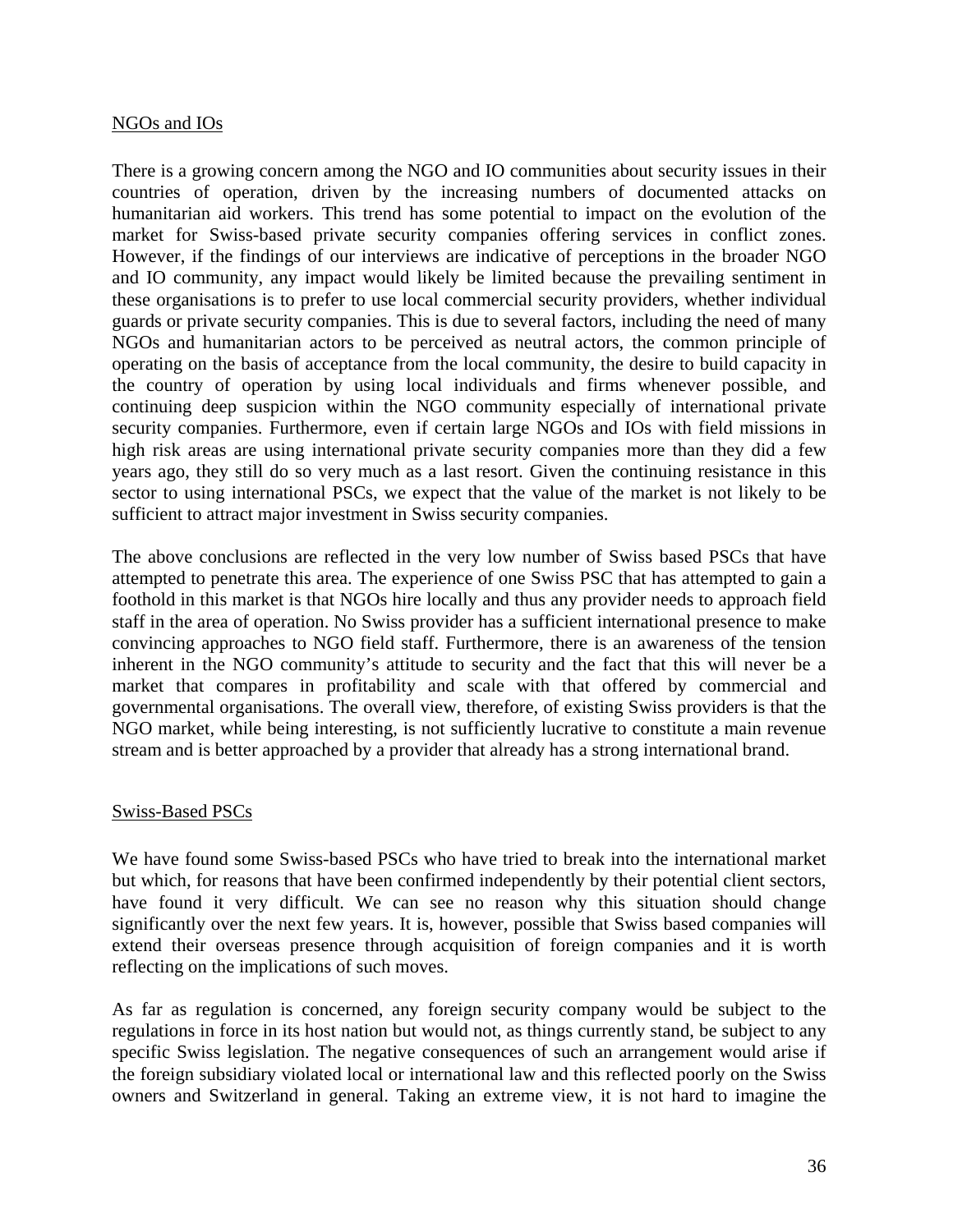<span id="page-36-0"></span>distress that would be caused by headlines describing a Swiss-owned private military company (mercenaries, in press parlance) engaging in human rights abuses, a coup d'état or support of an unpleasant regime. There thus might be a will to enact suitable legislation.

Legislation covering the activities of a foreign subsidiary of a Swiss company would be problematic, not least because in the case of a private Swiss company there would be no requirement, under current company law, to disclose the nature of the overseas owned business. While this may seem attractive in as much as that it will be harder for the press to make the link between the Swiss company and its misbehaving subsidiary, once the link is established the damage would have been done. In the case of a public company, however, there would be a requirement for the Swiss company to declare its ownership of the overseas concern as well as the nature of the overseas company's business. This might open the way for regulation but given that public companies represent a very small proportion of Swiss security market this is unlikely to offer a satisfactory route to a solution. In any event, even if the link between the parent and its subsidiary can be established, legislation allowing the state to act against the subsidiary through the parent would be unusual.

Even in the absence of legislation regulating a subsidiary of a Swiss security firm it is possible that issues such as corporate culture and maintenance of brand value may incline the holding company to keep its subsidiary under tight control. Any holding company, particularly one that is active in the security market in Switzerland, is likely to identify reliability, neutrality and respect for human rights and international law as being among the defining elements of its brand. It is unlikely to allow a security company that is a known subsidiary to undermine this brand value and for this reason we can hope that behaviour involving mercenary/human rights abuses would be unlikely. Similarly, standards that apply to the Swiss company, including codes of conduct and undertakings to respect international law and human rights, are likely to be applied to subsidiaries as much as to the holding company. This of course is not a firm solution, but may serve to reassure in the absence of a legislative regulation.

#### Established International PSCs Basing in Switzerland

It was speculated early in the study that the existing large international security companies might wish to establish themselves in Switzerland either to provide proximity to large clients, to develop specialised NGO/IO-orientated divisions, or to benefit from the brand value inherent in being a Swiss company. These three hypotheses are dealt with in turn:

Client Proximity. As discussed above, the vast majority of the large corporate organisations that hire security for their overseas operations do so at the local level. Even disregarding the fact that they tend to hire local companies, this means that the purchasing power is not located in Switzerland but in the countries of operation, so that in terms of client proximity an international security provider would gain little from setting up in Switzerland. Even those companies that have established security structures whose heads are based in Switzerland are unlikely to draw providers to set up subsidiaries because these are precisely the companies that have the most developed networks and so are most likely to be comfortable hiring overseas.